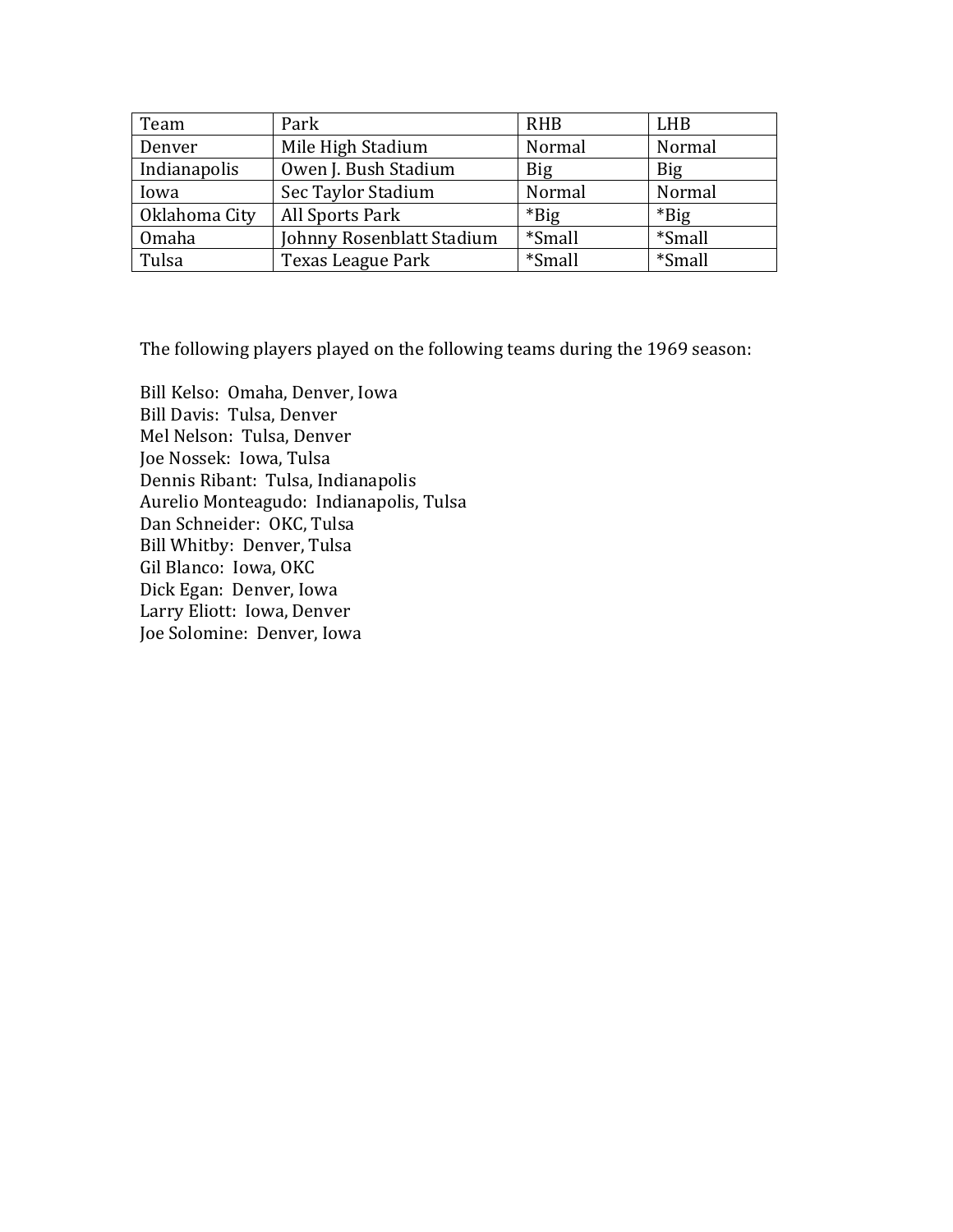|                   | <b>Bruce</b><br><b>LOOK</b><br>C · 1969AA Denver                                           |                         | <b>Bill</b><br><b>DAVIS</b>                                                     |                                | Ron<br><b>THEOBALD</b>                                                                         |                   | <b>Minnie</b>                                                                              |                                    | Jim<br><b>GLOVER</b>                                                        |                                                    | Herman<br><b>HILL</b>                                                                              |
|-------------------|--------------------------------------------------------------------------------------------|-------------------------|---------------------------------------------------------------------------------|--------------------------------|------------------------------------------------------------------------------------------------|-------------------|--------------------------------------------------------------------------------------------|------------------------------------|-----------------------------------------------------------------------------|----------------------------------------------------|----------------------------------------------------------------------------------------------------|
|                   |                                                                                            |                         |                                                                                 |                                |                                                                                                |                   | <b>MENDOZA</b>                                                                             |                                    |                                                                             |                                                    |                                                                                                    |
|                   |                                                                                            |                         | 1B · 1969AA Denver                                                              |                                | 2B · 1969AA Denver                                                                             |                   | SS/3B · 1969AA Denver                                                                      |                                    | INF · 1969AA Denver                                                         |                                                    | OF · 1969AA Denver                                                                                 |
|                   | $\star$<br><b>Batting L</b><br>•UTILITY<br>•SCRAPPER<br><b>•PATIENT</b><br><b>•WHIFFER</b> |                         | $\star$<br><b>Batting L</b><br><b>HERO</b><br><b>•SLUGGER</b><br><b>WHIFFER</b> |                                | $\star$<br><b>Batting R</b><br><b>HERO</b><br><b>SCRAPPER</b><br><b>• PATIENT</b><br>•GOOD EYE |                   | $\star$<br><b>Batting R</b><br>•HERO<br><b>SCRAPPER</b><br><b>EAGER</b><br><b>GOOD EYE</b> |                                    | $\star$<br><b>Batting R</b><br>•CHAMPION<br><b>SCRAPPER</b><br><b>EAGER</b> |                                                    | $\star$<br><b>Batting L</b><br><b>HERO</b><br><b>•SCRAPPER</b><br><b>•EAGER</b><br><b>•WHIFFER</b> |
| Fielding          | Running<br>•STOIC<br>Experience                                                            | Fielding                | Running<br>•STOIC<br>Experience                                                 | Fielding                       | Running<br>•STOIC<br>Experience                                                                | Fielding          | Running<br>•STOIC<br>Experience                                                            | Fielding<br><b>GOLD</b>            | Running<br>•STOIC<br>Experience                                             | Fielding                                           | Running<br><b>•ACTIVE</b><br>Experience                                                            |
| @2013 PLAAY Games | •PROSPECT                                                                                  | @2013 PLAAY Games       | •PROSPECT                                                                       | @2013 PLAAY Games              | <b>PROSPECT</b>                                                                                | @2013 PLAAY Games | <b>PROSPECT</b>                                                                            | @2013 PLAAY Games                  | <b>PROSPECT</b>                                                             | @2013 PLAAY Games                                  | <b>PROSPECT</b>                                                                                    |
|                   | Jim<br>HOLT                                                                                |                         | <b>Bob</b><br><b>PERRY</b>                                                      |                                | John<br><b>SEVCIK</b>                                                                          |                   | Larry<br><b>ELLIOTT</b>                                                                    |                                    | Joe<br><b>SOLIMINE</b>                                                      |                                                    | Ron<br><b>CLARK</b>                                                                                |
|                   | OF/1B · 1969AA Denver                                                                      |                         | OF • 1969AA Denver                                                              |                                | C · 1969AA Denver                                                                              |                   | 1B · 1969AA Denver                                                                         | OF · 1969AA Denver                 |                                                                             | INF · 1969AA Denver                                |                                                                                                    |
|                   | $\star$<br>$\star$<br><b>Batting L</b>                                                     |                         | <b>Batting R</b>                                                                | ☆<br><b>Batting R</b>          |                                                                                                |                   | $\star$<br><b>Batting L</b>                                                                | ☆<br>Batting L                     |                                                                             | ☆<br><b>Batting R</b>                              |                                                                                                    |
|                   | •HERO<br>•EAGER                                                                            |                         | •HERO<br>•HR KING<br><b>WHIFFER</b>                                             |                                | •HERO<br><b>•SCRAPPER</b><br><b>•WHIFFER</b>                                                   |                   | <b>HERO</b><br><b>• PATIENT</b><br><b>WHIFFER</b>                                          |                                    | <b>HERO</b>                                                                 |                                                    | <b>•UTILITY</b><br><b>•SCRAPPER</b><br><b>•PATIENT</b><br><b>•WHIFFER</b>                          |
| Fielding          | Running<br>•STOIC                                                                          | Fielding<br><b>IRON</b> | Running<br><b>STOIC</b>                                                         | Fielding                       | Running<br><b>STOIC</b>                                                                        | Fielding          | Running                                                                                    | Fielding                           | Running                                                                     | Fielding                                           | Running<br><b>STOIC</b>                                                                            |
| @2013 PLAAY Games | Experience<br><b>PROSPECT</b>                                                              | @2013 PLAAY Games       | Experience                                                                      | @2013 PLAAY Games              | Experience<br><b>PROSPECT</b>                                                                  | @2013 PLAAY Games | Experience                                                                                 | @2013 PLAAY Games                  | Experience<br><b>PROSPECT</b>                                               | @2013 PLAAY Games                                  | Experience                                                                                         |
|                   | <b>Frank</b><br><b>KOSTRO</b>                                                              |                         | Jim<br><b>MOORING</b>                                                           |                                | Jerry<br><b>HUDGINS</b>                                                                        |                   | Dick<br><b>ESTELLE</b>                                                                     |                                    | Danny<br><b>MORRIS</b>                                                      |                                                    | <b>Bill</b><br><b>WHITBY</b>                                                                       |
|                   | OF/1B · 1969AA Denver                                                                      |                         | 1B · 1969AA Denver                                                              |                                | SP-R · 1969AA Denver                                                                           |                   | SP-R • 1969AA Denver                                                                       |                                    | SP-R · 1969AA Denver                                                        |                                                    | SP-R · 1969AA Denver                                                                               |
|                   | ☆<br><b>Batting R</b>                                                                      |                         | ☆<br>Batting L                                                                  | Pitching R                     | $\star$<br><b>Batting R</b>                                                                    | Pitching L        | $\star$<br><b>Batting B</b>                                                                | Pitching R $\star$                 | <b>Batting R</b>                                                            | Pitching R                                         | $\star$<br><b>Batting R</b>                                                                        |
|                   | •CHAMPION<br>•GOOD EYE                                                                     |                         | <b>•WHIFFER</b>                                                                 | <b>WORKMAN</b><br><b>FLASH</b> | <b>UTILITY</b><br><b>SAD SACK</b><br><b>SCRAPPER</b><br><b>EAGER</b><br><b>WHIFFER</b>         | <b>WORKMAN</b>    | <b>UTILITY</b><br><b>SAD SACK</b><br><b>SCRAPPER</b><br><b>EAGER</b><br><b>WHIFFER</b>     | <b>STRUGGLER</b><br><b>CONTROL</b> | <b>SCRAPPER</b><br><b>EAGER</b><br><b>WHIFFER</b>                           | <b>STRUGGLER</b><br><b>FLASH</b><br><b>CONTROL</b> | <b>UTILITY</b><br><b>SAD SACK</b><br><b>SCRAPPER</b><br><b>EAGER</b><br><b>WHIFFER</b>             |
| Fielding          | Running<br>•STOIC<br>Experience                                                            | Fielding                | Running<br><b>STOIC</b><br>Experience                                           | Fielding                       | Running<br><b>STOIC</b><br>Experience                                                          | Fielding          | Running<br><b>STOIC</b><br>Experience                                                      | Fielding                           | Running<br><b>STOIC</b><br>Experience                                       | Fielding                                           | Running<br><b>STOIC</b><br>Experience                                                              |
| @2013 PLAAY Games | •ICON                                                                                      | @2013 PLAAY Games       | <b>PROSPECT</b>                                                                 | @2013 PLAAY Games              | <b>PROSPECT</b>                                                                                | @2013 PLAAY Games | <b>•PROSPECT</b>                                                                           | @2013 PLAAY Games                  | <b>PROSPECT</b>                                                             | @2013 PLAAY Games                                  | <b>PROSPECT</b>                                                                                    |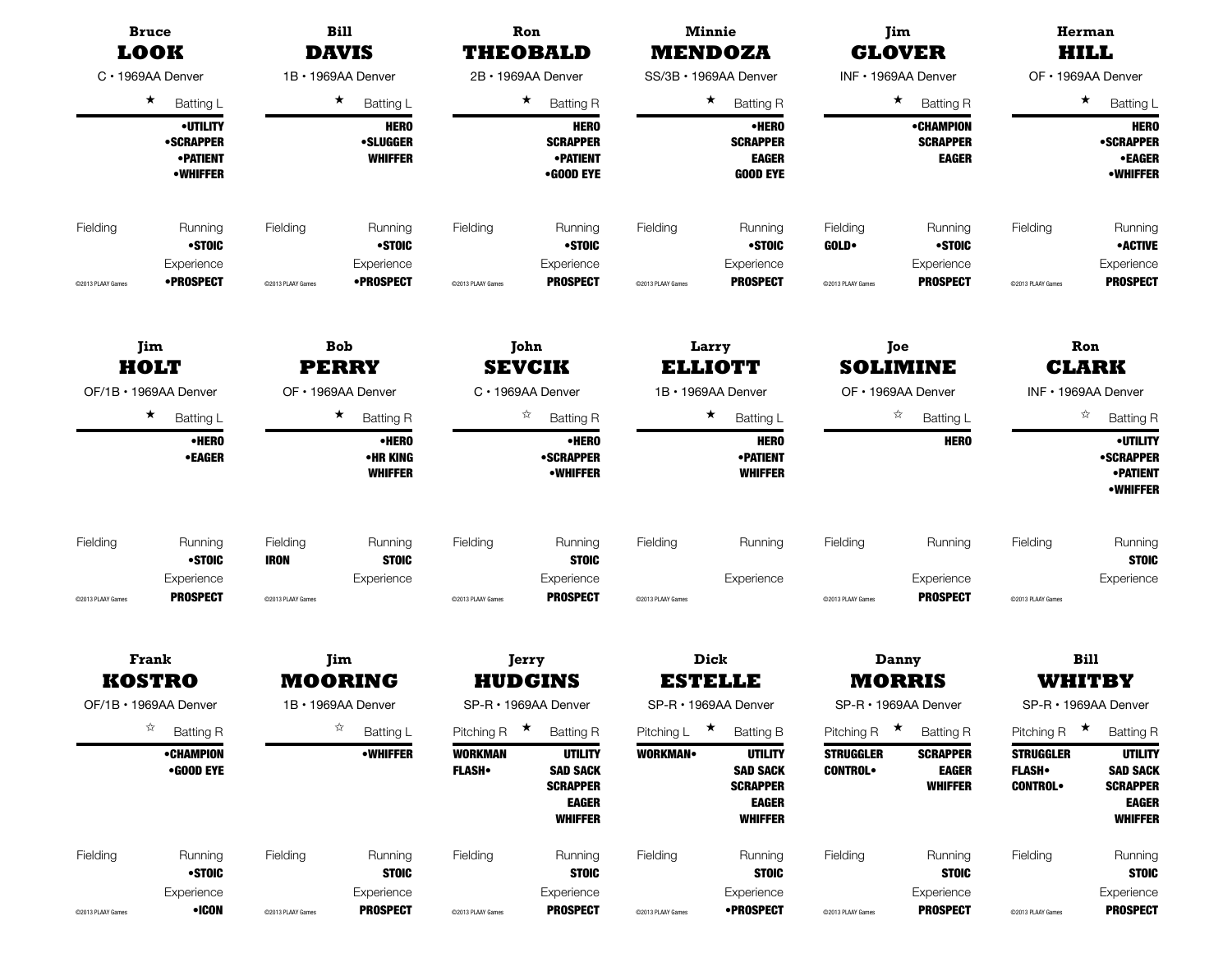| <b>Tose</b><br><b>PAREDES</b><br>CL-SP • 1969AA Denver |                                                                                        | Garland<br><b>SHIFFLETT</b><br>R-SP • 1969AA Denver |                                                                                 |                                                    | Mel<br><b>NELSON</b><br>R-SP · 1969AA Denver                                           |                                  | Dick<br><b>EGAN</b><br>R-SP • 1969AA Denver                                            | <b>Bill</b><br><b>KELSO</b><br>R-SP • 1969AA Denver |                                                                                        | <b>Bob</b><br><b>RADOVICH</b><br>R-SP • 1969AA Denver |                                                                                        |
|--------------------------------------------------------|----------------------------------------------------------------------------------------|-----------------------------------------------------|---------------------------------------------------------------------------------|----------------------------------------------------|----------------------------------------------------------------------------------------|----------------------------------|----------------------------------------------------------------------------------------|-----------------------------------------------------|----------------------------------------------------------------------------------------|-------------------------------------------------------|----------------------------------------------------------------------------------------|
| $\vec{\varkappa}$<br>Pitching R                        | <b>Batting R</b>                                                                       | ☆<br>Pitching R                                     | <b>Batting R</b>                                                                | ☆<br>Pitching L                                    | <b>Batting R</b>                                                                       | ☆<br>Pitching L                  | Batting L                                                                              | $\vec{\varkappa}$<br>Pitching R                     | <b>Batting R</b>                                                                       | 饮<br>Pitching R                                       | <b>Batting R</b>                                                                       |
| <b>STRUGGLER</b><br><b>FLASH</b>                       | <b>UTILITY</b><br><b>SAD SACK</b><br><b>SCRAPPER</b><br><b>EAGER</b><br><b>WHIFFER</b> | <b>WORKMAN</b><br><b>CONTROL</b>                    | UTILITY<br><b>SAD SACK</b><br><b>SCRAPPER</b><br><b>EAGER</b><br><b>WHIFFER</b> | <b>WORKMAN</b><br><b>FLASH</b> •<br><b>CONTROL</b> | <b>UTILITY</b><br><b>SAD SACK</b><br><b>SCRAPPER</b><br><b>EAGER</b><br><b>WHIFFER</b> | <b>STRUGGLER</b><br><b>FLASH</b> | <b>UTILITY</b><br><b>SAD SACK</b><br><b>SCRAPPER</b><br><b>EAGER</b><br><b>WHIFFER</b> | <b>STRUGGLER</b>                                    | <b>UTILITY</b><br><b>SAD SACK</b><br><b>SCRAPPER</b><br><b>EAGER</b><br><b>WHIFFER</b> | <b>STRUGGLER</b><br><b>CONTROL</b>                    | <b>UTILITY</b><br><b>SAD SACK</b><br><b>SCRAPPER</b><br><b>EAGER</b><br><b>WHIFFER</b> |
| Fielding                                               | Running<br><b>STOIC</b>                                                                | Fielding                                            | Running<br><b>STOIC</b>                                                         | Fielding                                           | Runnina<br><b>STOIC</b>                                                                | Fielding                         | Running<br><b>STOIC</b>                                                                | Fielding                                            | Running<br><b>STOIC</b>                                                                | Fielding                                              | Running<br><b>STOIC</b>                                                                |
| ©2013 PLAAY Games                                      | Experience<br><b>PROSPECT</b>                                                          | @2013 PLAAY Games                                   | Experience<br>•PROSPECT                                                         | @2013 PLAAY Games                                  | Experience                                                                             | @2013 PLAAY Games                | Experience                                                                             | ©2013 PLAAY Games                                   | Experience                                                                             | @2013 PLAAY Games                                     | Experience<br><b>PROSPECT</b>                                                          |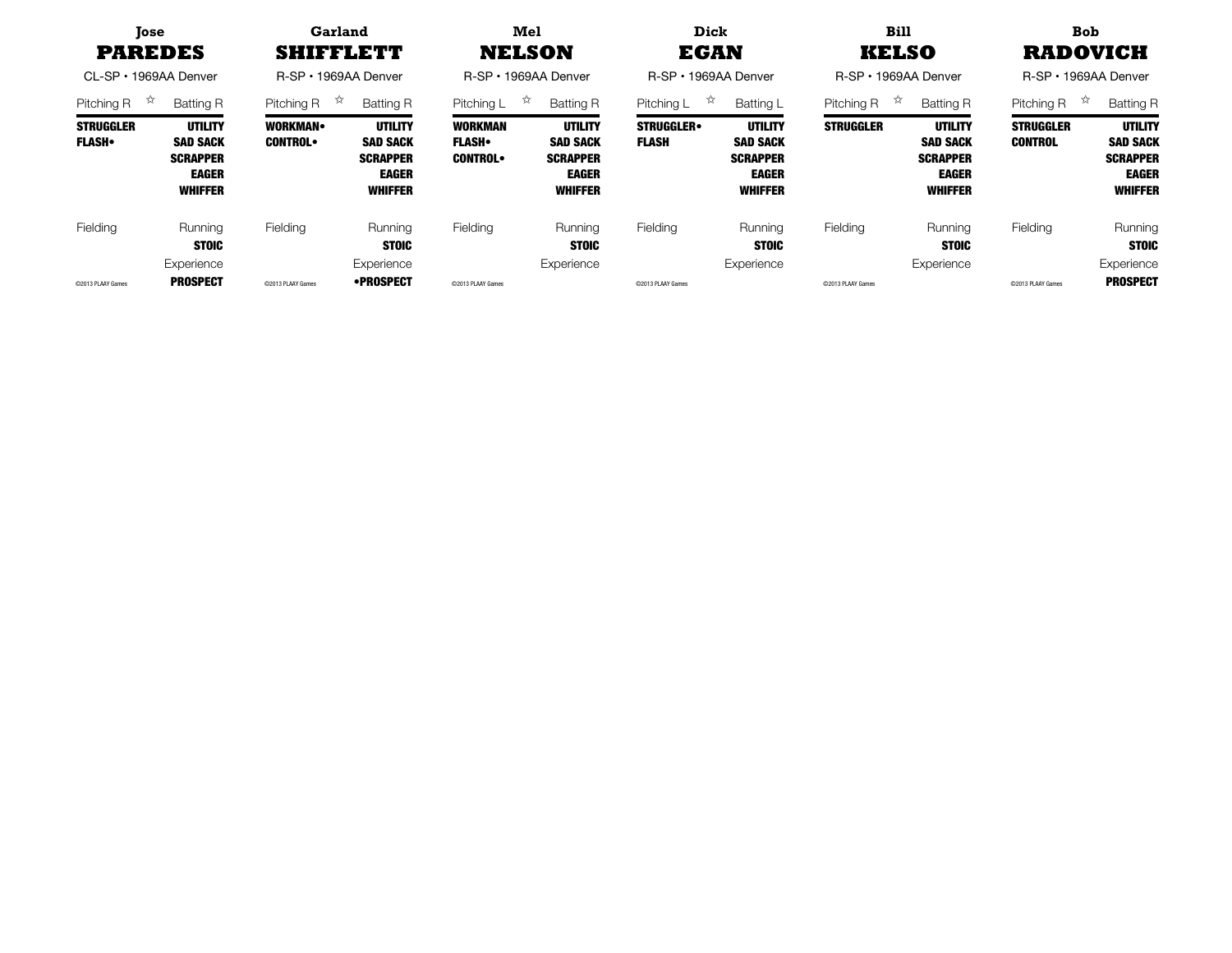|                         | <b>Bill</b><br><b>PLUMMER</b><br>C · 1969AA Indianapolis                         |                                                   | <b>Clarence</b>                                    |                                                 | <b>James</b>                                                                           |                                | Frank                                                                                  |                                        | <b>Mike</b>                                           |                                 | Clyde                                                                                  |
|-------------------------|----------------------------------------------------------------------------------|---------------------------------------------------|----------------------------------------------------|-------------------------------------------------|----------------------------------------------------------------------------------------|--------------------------------|----------------------------------------------------------------------------------------|----------------------------------------|-------------------------------------------------------|---------------------------------|----------------------------------------------------------------------------------------|
|                         |                                                                                  |                                                   | <b>JONES</b>                                       |                                                 | <b>ARMSTRONG</b>                                                                       |                                | <b>DUFFY</b>                                                                           |                                        | <b>DELAHOZ</b>                                        |                                 | <b>MASHORE</b>                                                                         |
|                         |                                                                                  |                                                   | B/OF · 1969AA Indianapoli:                         |                                                 | ?B/3B · 1969AA Indianapoli:                                                            |                                | 3S/2B · 1969AA Indianapoli:                                                            |                                        | 3B · 1969AA Indianapolis                              |                                 | OF • 1969AA Indianapolis                                                               |
|                         | $\star$<br><b>Batting R</b>                                                      |                                                   | $\star$<br>Batting L                               |                                                 | $\star$<br><b>Batting R</b>                                                            |                                | $\star$<br><b>Batting R</b>                                                            |                                        | $\star$<br><b>Batting R</b>                           |                                 | $\star$<br><b>Batting R</b>                                                            |
|                         | <b>PATIENT</b><br><b>WHIFFER</b>                                                 |                                                   | •HR KING<br><b>PATIENT</b><br><b>WHIFFER</b>       |                                                 | <b>•CHAMPION</b><br><b>•EAGER</b><br>•WHIFFER                                          |                                | •HERO<br><b>•SCRAPPER</b><br>•EAGER<br>•WHIFFER                                        |                                        | <b>HERO</b><br>•CHAMPION<br>•EAGER<br><b>GOOD EYE</b> |                                 | <b>HERO</b><br>•HR KING<br><b>•PATIENT</b><br><b>WHIFFER</b>                           |
| Fielding                | Running                                                                          | Fielding                                          | Running<br>•STOIC                                  | Fielding                                        | Running<br>•STOIC                                                                      | Fielding                       | Running                                                                                | Fielding<br><b>GOLD</b>                | Running<br>•STOIC                                     | Fielding                        | Running<br><b>•ACTIVE</b>                                                              |
| @2013 PLAAY Games       | Experience<br><b>PROSPECT</b>                                                    | @2013 PLAAY Games                                 | Experience<br>•PROSPECT                            | @2013 PLAAY Games                               | Experience<br><b>PROSPECT</b>                                                          | @2013 PLAAY Games              | Experience<br><b>PROSPECT</b>                                                          | @2013 PLAAY Games                      | Experience<br>•ICON                                   | @2013 PLAAY Games               | Experience<br><b>PROSPECT</b>                                                          |
|                         | <b>Bernie</b><br><b>CARBO</b>                                                    |                                                   | Joe<br><b>PATTERSON</b>                            |                                                 | <b>Stan</b><br><b>SWANSON</b>                                                          |                                | <b>Archie</b><br><b>MOORE</b>                                                          |                                        | Ramon<br><b>CONDE</b>                                 |                                 | Dave<br><b>CONCEPCION</b>                                                              |
|                         | OF • 1969AA Indianapolis                                                         |                                                   | OF · 1969AA Indianapolis                           |                                                 | 2B/3B · 1969AA Indianapoli:                                                            |                                | IB/OF · 1969AA Indianapoli:                                                            |                                        | INF · 1969AA Indianapolis                             | INF · 1969AA Indianapolis       |                                                                                        |
|                         | $\star$<br>$\star$<br>Batting L                                                  |                                                   | <b>Batting B</b>                                   | $\star$<br><b>Batting R</b>                     |                                                                                        |                                | ☆<br>Batting L                                                                         |                                        | ☆<br><b>Batting R</b>                                 |                                 | ☆<br><b>Batting R</b>                                                                  |
|                         | <b>HERO</b><br>•CHAMPION<br><b>•SLUGGER</b><br><b>•PATIENT</b><br><b>WHIFFER</b> | <b>HERO</b><br><b>•PATIENT</b><br><b>•WHIFFER</b> |                                                    | <b>HERO</b><br>•HR KING<br>•WHIFFER             |                                                                                        |                                | <b>•SCRAPPER</b><br><b>PATIENT</b><br><b>WHIFFER</b>                                   |                                        | •HERO<br>•GOOD EYE                                    |                                 | <b>HERO</b><br>•CHAMPION<br><b>SCRAPPER</b><br><b>•WHIFFER</b>                         |
| Fielding                | Running                                                                          | Fielding<br><b>IRON</b>                           | Running<br><b>•ACTIVE</b>                          | Fielding<br><b>GOLD</b>                         | Running                                                                                | Fielding                       | Running<br>•STOIC                                                                      | Fielding                               | Running<br>•STOIC                                     | Fielding<br><b>IRON</b>         | Running<br><b>•ACTIVE</b>                                                              |
| @2013 PLAAY Games       | Experience<br><b>PROSPECT</b>                                                    | @2013 PLAAY Games                                 | Experience<br><b>PROSPECT</b>                      | @2013 PLAAY Games                               | Experience<br><b>PROSPECT</b>                                                          | @2013 PLAAY Games              | Experience<br>•PROSPECT                                                                | @2013 PLAAY Games                      | Experience<br><b>PROSPECT</b>                         | @2013 PLAAY Games               | Experience<br><b>PROSPECT</b>                                                          |
|                         | <b>Alfred</b>                                                                    |                                                   | Danny                                              |                                                 | Wayne                                                                                  |                                | <b>Bill</b>                                                                            |                                        | Mel                                                   |                                 | Dennis                                                                                 |
|                         | <b>CRAWFORD</b><br>OF • 1969AA Indianapolis                                      |                                                   | <b>BREEDEN</b><br>DH · 1969AA Indianapolis         |                                                 | <b>SIMPSON</b><br>SP · 1969AA Indianapolis                                             |                                | <b>SHORT</b><br>SP-R · 1969AA Indianapolis                                             |                                        | QUEEN<br>SP · 1969AA Indianapolis                     |                                 | <b>RIBANT</b><br>SP-R · 1969AA Indianapolis                                            |
|                         | ☆<br><b>Batting R</b>                                                            |                                                   | ☆<br><b>Batting R</b>                              | Pitching R                                      | $\star$<br><b>Batting R</b>                                                            | Pitching L                     | ★<br>Batting L                                                                         | Pitching R $\star$                     | Batting L                                             | Pitching R                      | $\star$<br><b>Batting R</b>                                                            |
|                         | <b>•UTILITY</b><br><b>EAGER</b><br><b>•WHIFFER</b>                               |                                                   | <b>HERO</b><br><b>•SCRAPPER</b><br><b>•WHIFFER</b> | <b>WORKMAN</b><br><b>FLASH</b><br><b>WILD</b> • | <b>UTILITY</b><br><b>SAD SACK</b><br><b>SCRAPPER</b><br><b>EAGER</b><br><b>WHIFFER</b> | <b>FLASH</b><br><b>CONTROL</b> | <b>UTILITY</b><br><b>SAD SACK</b><br><b>SCRAPPER</b><br><b>EAGER</b><br><b>WHIFFER</b> | ACE.<br><b>FLASH</b><br><b>CONTROL</b> | •SAD SACK<br><b>SCRAPPER</b><br><b>WHIFFER</b>        | <b>STAR</b> .<br><b>CONTROL</b> | <b>UTILITY</b><br><b>SAD SACK</b><br><b>SCRAPPER</b><br><b>EAGER</b><br><b>WHIFFER</b> |
| Fielding<br><b>IRON</b> | Running                                                                          | Fielding                                          | Running                                            | Fielding                                        | Running<br><b>STOIC</b>                                                                | Fielding                       | Running<br><b>STOIC</b>                                                                | Fielding                               | Running<br><b>STOIC</b>                               | Fielding                        | Running<br><b>STOIC</b>                                                                |
| @2013 PLAAY Games       | Experience<br><b>PROSPECT</b>                                                    | @2013 PLAAY Games                                 | Experience                                         | @2013 PLAAY Games                               | Experience<br><b>PROSPECT</b>                                                          | @2013 PLAAY Games              | Experience                                                                             | @2013 PLAAY Games                      | Experience                                            | @2013 PLAAY Games               | Experience<br>•ICON                                                                    |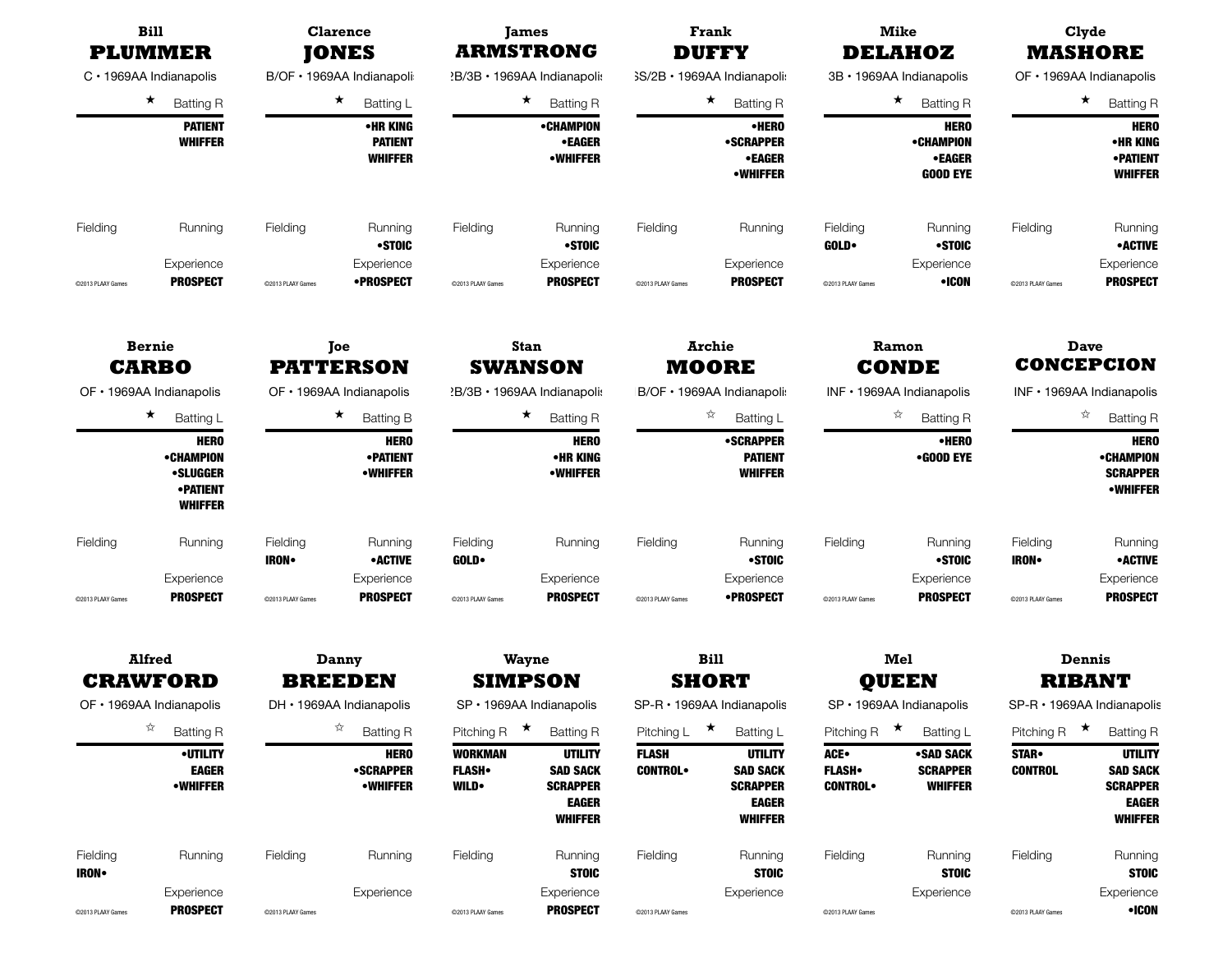|                                               | John<br><b>MORRIS</b><br>$SP-R \cdot 1969AA$ Indianapolis                       | Ronald<br>WELSCH<br>CL · 1969AA Indianapolis |                                                                                 |                               | Steve<br><b>Auerlio</b><br>John<br><b>MONTEAGUDO</b><br><b>MINGORI</b><br><b>NORIEGA</b><br>R-S · 1969AA Indianapolis<br>$R \cdot 1969$ AA Indianapolis<br>$R-S \cdot 1969AA$ Indianapolis |                               | Tim.<br><b>COSMAN</b><br>$R-S \cdot 1969AA$ Indianapolis                               |                                  |                                                                                     |                               |                                                                                        |
|-----------------------------------------------|---------------------------------------------------------------------------------|----------------------------------------------|---------------------------------------------------------------------------------|-------------------------------|--------------------------------------------------------------------------------------------------------------------------------------------------------------------------------------------|-------------------------------|----------------------------------------------------------------------------------------|----------------------------------|-------------------------------------------------------------------------------------|-------------------------------|----------------------------------------------------------------------------------------|
| Pitching L                                    | $\star$<br>Batting L                                                            | ☆<br>Pitching R                              | <b>Batting R</b>                                                                | ☆<br>Pitching L               | <b>Batting L</b>                                                                                                                                                                           | মি<br>Pitching R              | <b>Batting R</b>                                                                       | ☆<br>Pitching R                  | <b>Batting R</b>                                                                    |                               | <b>Batting R</b>                                                                       |
| <b>STAR</b><br><b>FLASH</b><br><b>CONTROL</b> | UTILITY<br><b>SAD SACK</b><br><b>SCRAPPER</b><br><b>EAGER</b><br><b>WHIFFER</b> | <b>WORKMAN</b><br><b>CONTROL</b>             | UTILITY<br><b>SAD SACK</b><br><b>SCRAPPER</b><br><b>EAGER</b><br><b>WHIFFER</b> | <b>FLASH</b><br><b>WILD</b>   | <b>UTILITY</b><br><b>SAD SACK</b><br><b>SCRAPPER</b><br><b>EAGER</b><br><b>WHIFFER</b>                                                                                                     | WORKMAN.<br><b>CONTROL</b>    | <b>UTILITY</b><br><b>SAD SACK</b><br><b>SCRAPPER</b><br><b>EAGER</b><br><b>WHIFFER</b> | <b>WORKMAN</b><br><b>FLASH</b> . | <b>HERO</b><br><b>CHAMPION</b><br><b>SCRAPPER</b><br><b>EAGER</b><br><b>WHIFFER</b> | <b>WORKMAN</b>                | <b>UTILITY</b><br><b>SAD SACK</b><br><b>SCRAPPER</b><br><b>EAGER</b><br><b>WHIFFER</b> |
| Fielding<br>@2013 PLAAY Games                 | Running<br><b>STOIC</b><br>Experience<br>•PROSPECT                              | Fielding<br>@2013 PLAAY Games                | Running<br><b>STOIC</b><br>Experience<br><b>PROSPECT</b>                        | Fielding<br>@2013 PLAAY Games | Running<br><b>STOIC</b><br>Experience<br><b>PROSPECT</b>                                                                                                                                   | Fielding<br>@2013 PLAAY Games | Running<br><b>STOIC</b><br>Experience                                                  | Fielding<br>@2013 PLAAY Games    | Running<br><b>STOIC</b><br>Experience<br><b>PROSPECT</b>                            | Fielding<br>@2013 PLAAY Games | Running<br><b>STOIC</b><br>Experience<br>•PROSPECT                                     |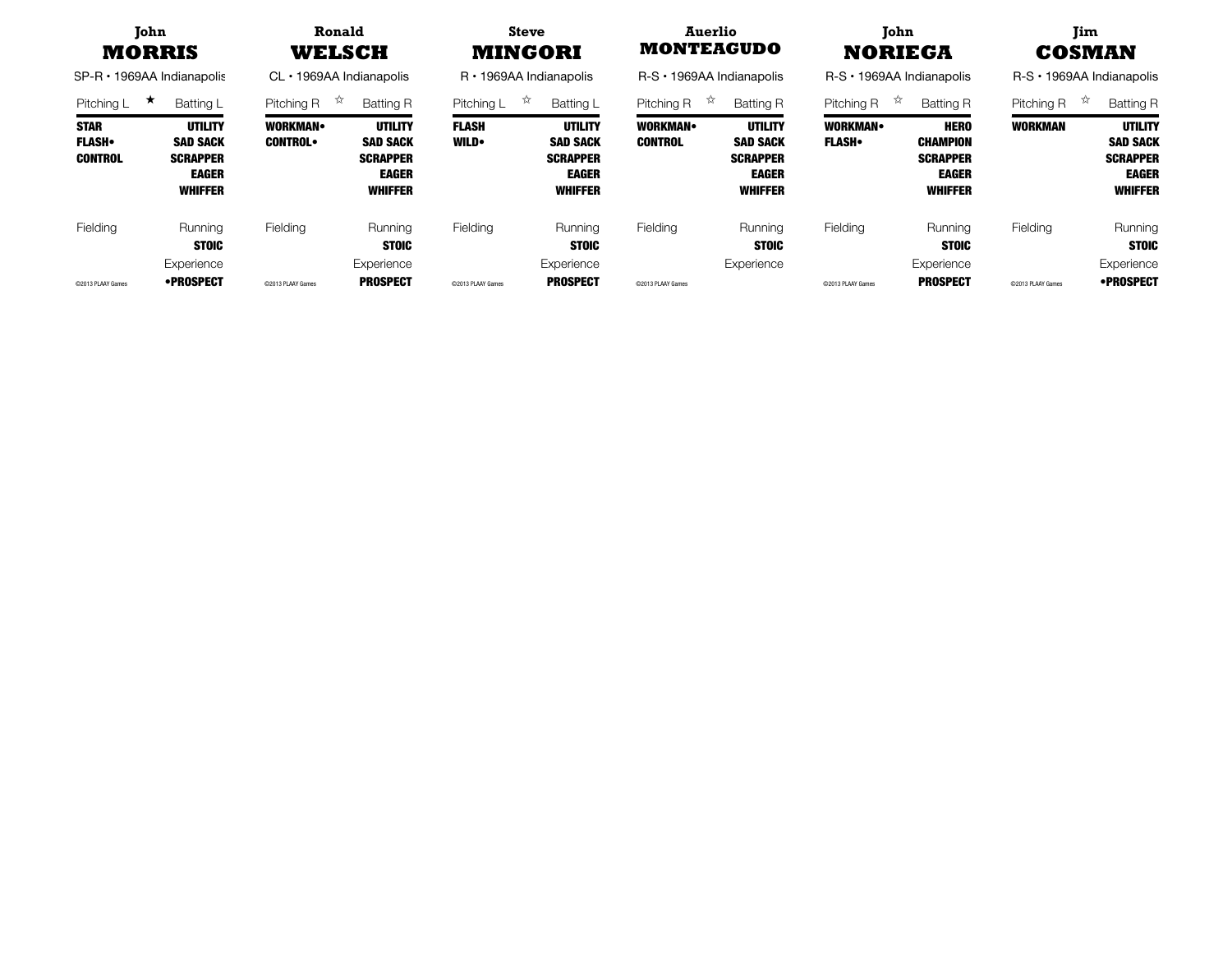| Rene<br><b>LACHEMAN</b><br>$C/1B \cdot 1969AA$ lowa |                                                                                             |                         | Joe<br><b>RUDI</b>                                                                     | <b>LA RUSSA</b>                    | <b>Tony</b>                                                                            |                                    | Jim<br><b>DRISCOLL</b>                                                                 |                                | Ossie<br><b>CHAVARRIA</b>                                                              |                                  | <b>Wayne</b><br><b>NORTON</b>                                                          |
|-----------------------------------------------------|---------------------------------------------------------------------------------------------|-------------------------|----------------------------------------------------------------------------------------|------------------------------------|----------------------------------------------------------------------------------------|------------------------------------|----------------------------------------------------------------------------------------|--------------------------------|----------------------------------------------------------------------------------------|----------------------------------|----------------------------------------------------------------------------------------|
| $\star$<br><b>Batting R</b><br>•HR KING             |                                                                                             | 1B/OF · 1969AA lowa     |                                                                                        | 2B · 1969AA lowa                   |                                                                                        | SS · 1969AA lowa                   |                                                                                        | INF · 1969AA lowa              |                                                                                        | OF · 1969AA lowa                 |                                                                                        |
|                                                     |                                                                                             |                         | $\star$<br><b>Batting R</b>                                                            |                                    | $\star$<br><b>Batting R</b>                                                            |                                    | $\star$<br>Batting L                                                                   |                                | $\star$ Batting R                                                                      |                                  | $\star$<br><b>Batting L</b>                                                            |
|                                                     | •EAGER<br><b>WHIFFER</b>                                                                    |                         | <b>HERO</b><br><b>•CHAMPION</b><br>•HR KING<br><b>•WHIFFER</b>                         |                                    | <b>•CHAMPION</b><br><b>PATIENT</b><br><b>•WHIFFER</b>                                  |                                    | <b>HERO</b><br><b>• PATIENT</b><br><b>•WHIFFER</b>                                     |                                | <b>HERO</b><br><b>•WHIFFER</b>                                                         |                                  |                                                                                        |
| Fielding                                            | Running<br><b>STOIC</b>                                                                     | Fielding                | Running<br>•STOIC                                                                      | Fielding                           | Running                                                                                | Fielding                           | Running                                                                                | Fielding                       | Running                                                                                | Fielding                         | Running                                                                                |
| @2013 PLAAY Games                                   | Experience<br><b>•PROSPECT</b>                                                              | @2013 PLAAY Games       | Experience                                                                             | @2013 PLAAY Games                  | Experience<br><b>PROSPECT</b>                                                          | @2013 PLAAY Games                  | Experience<br><b>PROSPECT</b>                                                          | @2013 PLAAY Games              | Experience<br><b>•PROSPECT</b>                                                         | @2013 PLAAY Games                | Experience<br><b>PROSPECT</b>                                                          |
|                                                     | <b>Allan</b>                                                                                |                         | <b>Richard</b>                                                                         |                                    | Jose                                                                                   |                                    | Larry                                                                                  |                                | Ernie                                                                                  |                                  | Joe                                                                                    |
|                                                     | <b>LEWIS</b>                                                                                |                         | <b>ROWE</b>                                                                            |                                    | <b>MARALES</b><br>C · 1969AA lowa                                                      |                                    | <b>ELLIOTT</b><br>1B · 1969AA lowa                                                     |                                | <b>FAZIO</b><br>2B/3B · 1969AA lowa                                                    |                                  | <b>SOLIMINE</b><br>OF/1B · 1969AA lowa                                                 |
|                                                     | OF · 1969AA lowa<br>OF · 1969AA lowa<br>$\star$<br>$\star$<br><b>Batting B</b><br>Batting L |                         |                                                                                        |                                    | ☆<br><b>Batting R</b>                                                                  |                                    | ☆<br>Batting L                                                                         |                                | ☆<br><b>Batting R</b>                                                                  |                                  | ☆<br>Batting L                                                                         |
|                                                     | •HERO<br><b>•SCRAPPER</b><br><b>•EAGER</b><br><b>•WHIFFER</b>                               |                         | <b>•UTILITY</b><br><b>•SCRAPPER</b><br><b>WHIFFER</b>                                  |                                    | <b>HERO</b><br>•HR KING<br><b>•EAGER</b><br><b>WHIFFER</b>                             |                                    | <b>HERO</b><br><b>• PATIENT</b><br><b>WHIFFER</b>                                      |                                | <b>• PATIENT</b><br><b>WHIFFER</b>                                                     |                                  | <b>HERO</b>                                                                            |
| Fielding                                            | Running<br><b>ACTIVE</b>                                                                    | Fielding<br><b>IRON</b> | Running<br>•STOIC                                                                      | Fielding<br><b>IRON</b> •          | Running<br><b>STOIC</b>                                                                | Fielding                           | Running                                                                                | Fielding                       | Running                                                                                | Fielding                         | Running                                                                                |
| @2013 PLAAY Games                                   | Experience<br><b>PROSPECT</b>                                                               | @2013 PLAAY Games       | Experience<br><b>PROSPECT</b>                                                          | @2013 PLAAY Games                  | Experience<br><b>PROSPECT</b>                                                          | @2013 PLAAY Games                  | Experience                                                                             | @2013 PLAAY Games              | Experience<br>•PROSPECT                                                                | @2013 PLAAY Games                | Experience<br><b>PROSPECT</b>                                                          |
|                                                     | Joe                                                                                         |                         | <b>Bob</b>                                                                             |                                    | <b>Mike</b>                                                                            |                                    | Gil                                                                                    |                                | Roberto                                                                                |                                  | Don                                                                                    |
|                                                     | <b>NOSSEK</b><br>OF • 1969AA lowa                                                           |                         | <b>MEYER</b><br>SP-R · 1969AA lowa                                                     |                                    | <b>OLIVIO</b><br>SP-R · 1969AA lowa                                                    |                                    | <b>BLANCO</b><br>SP-R · 1969AA lowa                                                    |                                | <b>RODRIQUEZ</b><br>R-SP · 1969AA lowa                                                 |                                  | <b>YINGLING</b><br>SP-R · 1969AA lowa                                                  |
|                                                     | ☆<br><b>Batting R</b>                                                                       | Pitching L              | $\star$<br><b>Batting R</b>                                                            | $\star$<br>Pitching R              | <b>Batting R</b>                                                                       | ★<br>Pitching L                    | Batting L                                                                              | Pitching R $\star$             | <b>Batting R</b>                                                                       | Pitching R $\star$               | <b>Batting R</b>                                                                       |
|                                                     | •HERO<br><b>•CHAMPION</b><br><b>EAGER</b>                                                   | <b>FLASH</b>            | <b>UTILITY</b><br><b>SAD SACK</b><br><b>SCRAPPER</b><br><b>EAGER</b><br><b>WHIFFER</b> | <b>STRUGGLER</b><br><b>CONTROL</b> | <b>UTILITY</b><br><b>SAD SACK</b><br><b>SCRAPPER</b><br><b>EAGER</b><br><b>WHIFFER</b> | <b>STRUGGLER</b><br><b>FLASH</b> • | <b>UTILITY</b><br><b>SAD SACK</b><br><b>SCRAPPER</b><br><b>EAGER</b><br><b>WHIFFER</b> | <b>WORKMAN</b><br><b>FLASH</b> | <b>UTILITY</b><br><b>SAD SACK</b><br><b>SCRAPPER</b><br><b>EAGER</b><br><b>WHIFFER</b> | <b>WORKMAN</b><br><b>CONTROL</b> | <b>UTILITY</b><br><b>SAD SACK</b><br><b>SCRAPPER</b><br><b>EAGER</b><br><b>WHIFFER</b> |
| Fielding                                            | Running                                                                                     | Fielding                | Running<br><b>STOIC</b>                                                                | Fielding                           | Running<br><b>STOIC</b>                                                                | Fielding                           | Running<br><b>STOIC</b>                                                                | Fielding                       | Running<br><b>STOIC</b>                                                                | Fielding                         | Running<br><b>STOIC</b>                                                                |
| @2013 PLAAY Games                                   | Experience                                                                                  | @2013 PLAAY Games       | Experience<br><b>PROSPECT</b>                                                          | @2013 PLAAY Games                  | Experience<br><b>PROSPECT</b>                                                          | @2013 PLAAY Games                  | Experience<br><b>PROSPECT</b>                                                          | @2013 PLAAY Games              | Experience<br><b>PROSPECT</b>                                                          | @2013 PLAAY Games                | Experience<br><b>PROSPECT</b>                                                          |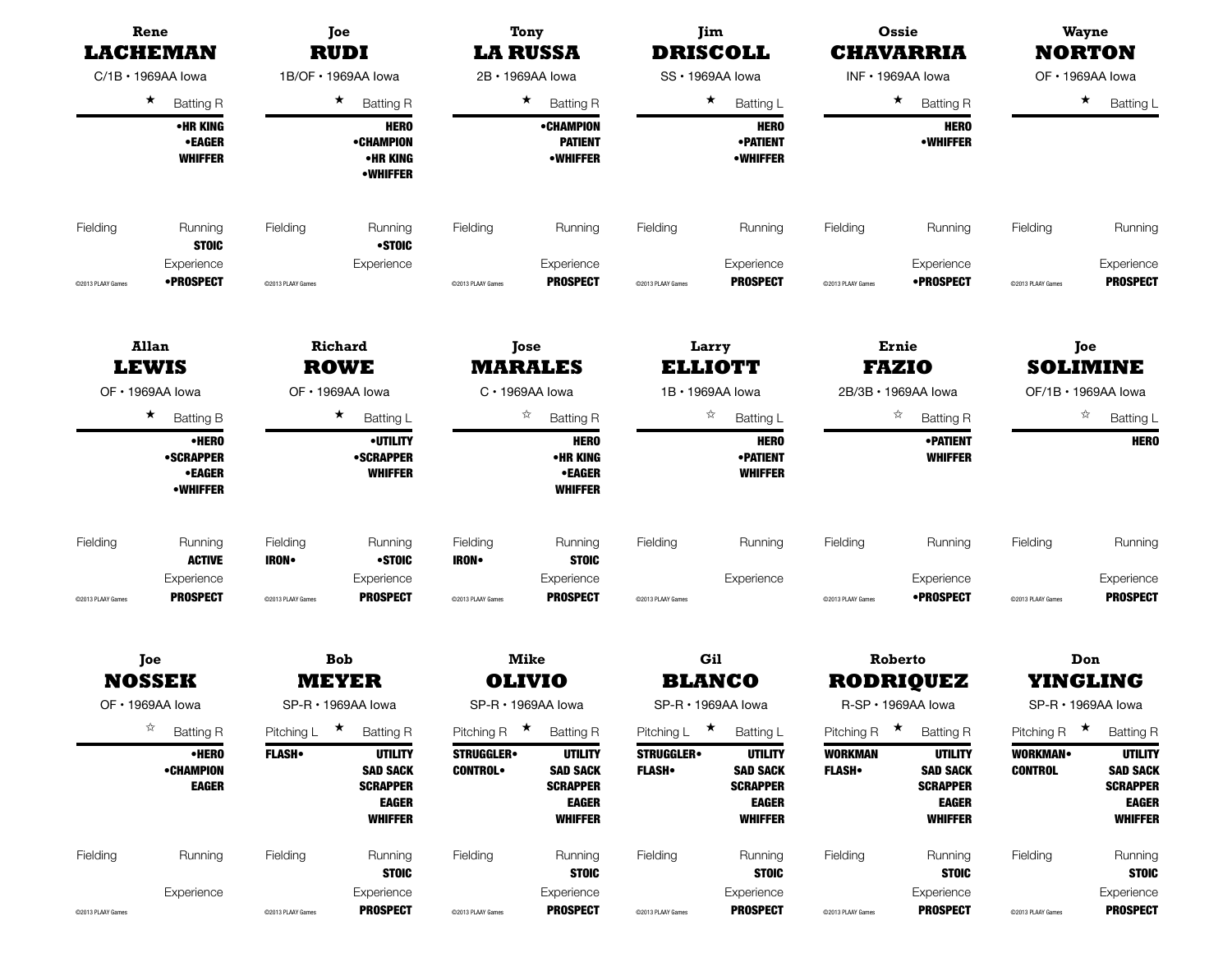| Ken<br><b>SANDERS</b><br>$R$ -SP $\cdot$ 1969AA lowa |                                                                                        | <b>Bob</b><br><b>DULIBA</b><br>$CL \cdot 1969AA$ lowa |                                                                                        | Ed<br><b>SPRAGUE</b><br>$SP \cdot 1969AA$ lowa |                                                                                        | Dick<br><b>EGAN</b><br>$R$ -SP $\cdot$ 1969AA lowa |                                                                                        | Vern<br>HANDRAHAN<br>$R$ -SP $\cdot$ 1969AA lowa |                                                                                 | <b>Marcel</b><br><b>LACHEMAN</b><br>$R$ -SP $\cdot$ 1969AA lowa |                                                                                        |
|------------------------------------------------------|----------------------------------------------------------------------------------------|-------------------------------------------------------|----------------------------------------------------------------------------------------|------------------------------------------------|----------------------------------------------------------------------------------------|----------------------------------------------------|----------------------------------------------------------------------------------------|--------------------------------------------------|---------------------------------------------------------------------------------|-----------------------------------------------------------------|----------------------------------------------------------------------------------------|
| ☆<br>Pitching R                                      | <b>Batting R</b>                                                                       | ☆<br>Pitching R                                       | Batting R                                                                              | ★<br>Pitching R                                | <b>Batting R</b>                                                                       | ☆<br>Pitching L                                    | Batting L                                                                              | 交<br>Pitching R                                  | <b>Batting L</b>                                                                | ☆<br>Pitching R                                                 | <b>Batting R</b>                                                                       |
| <b>STAR</b> •<br><b>CONTROL</b>                      | <b>UTILITY</b><br><b>SAD SACK</b><br><b>SCRAPPER</b><br><b>EAGER</b><br><b>WHIFFER</b> | <b>STAR</b> •<br><b>FLASH</b> .<br><b>CONTROL•</b>    | <b>UTILITY</b><br><b>SAD SACK</b><br><b>SCRAPPER</b><br><b>EAGER</b><br><b>WHIFFER</b> | <b>STAR</b> .                                  | <b>UTILITY</b><br><b>SAD SACK</b><br><b>SCRAPPER</b><br><b>EAGER</b><br><b>WHIFFER</b> | <b>STRUGGLER</b><br><b>FLASH</b>                   | <b>UTILITY</b><br><b>SAD SACK</b><br><b>SCRAPPER</b><br><b>EAGER</b><br><b>WHIFFER</b> | <b>STRUGGLER</b>                                 | UTILITY<br><b>SAD SACK</b><br><b>SCRAPPER</b><br><b>EAGER</b><br><b>WHIFFER</b> | ACE.<br><b>FLASH</b> .<br><b>DB CONTROL</b>                     | <b>UTILITY</b><br><b>SAD SACK</b><br><b>SCRAPPER</b><br><b>EAGER</b><br><b>WHIFFER</b> |
| Fielding                                             | Running<br><b>STOIC</b>                                                                | Fielding                                              | Running<br><b>STOIC</b>                                                                | Fielding                                       | Running<br><b>STOIC</b>                                                                | Fielding                                           | Running<br><b>STOIC</b>                                                                | Fielding                                         | Running<br><b>STOIC</b>                                                         | Fielding                                                        | Running<br><b>STOIC</b>                                                                |
|                                                      | Experience                                                                             |                                                       | Experience                                                                             |                                                | Experience                                                                             |                                                    | Experience                                                                             |                                                  | Experience                                                                      |                                                                 | Experience                                                                             |
| C2013 PLAAY Games                                    |                                                                                        | ©2013 PLAAY Games                                     |                                                                                        | @2013 PLAAY Games                              |                                                                                        | @2013 PLAAY Games                                  |                                                                                        | ©2013 PLAAY Games                                |                                                                                 | @2013 PLAAY Games                                               | <b>PROSPECT</b>                                                                        |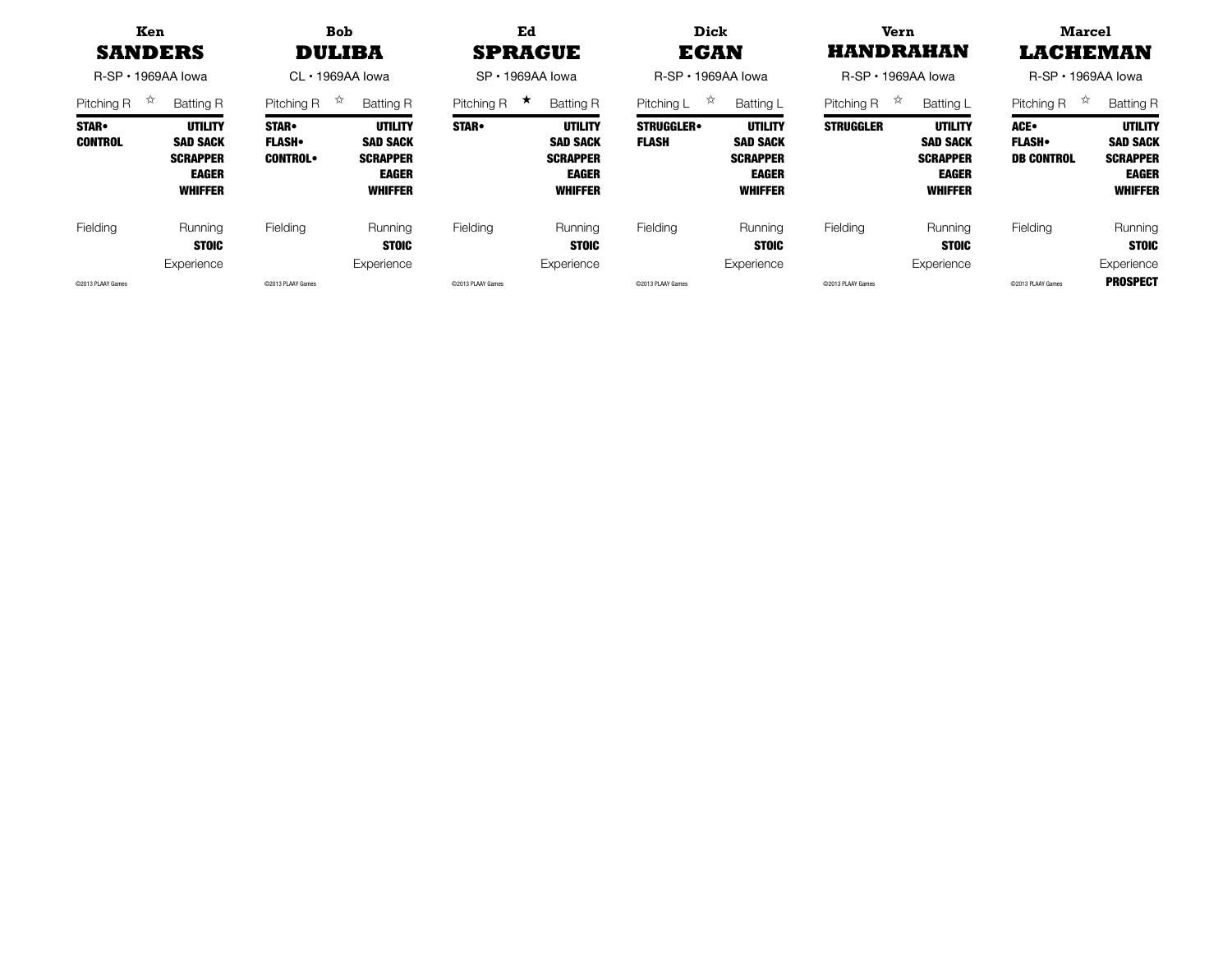|                   | <b>Bob</b><br>WATSON                                                              |                                  | John<br><b>MAYBERRY</b>                                        | <b>MASON</b>                                                  | John                                                                                   |                                                   | Leon<br><b>MCFADDEN</b>                                                                  |                                               | Jack<br><b>LIND</b>                                                                    |                                  | Danny<br>WALTON                                                                        |
|-------------------|-----------------------------------------------------------------------------------|----------------------------------|----------------------------------------------------------------|---------------------------------------------------------------|----------------------------------------------------------------------------------------|---------------------------------------------------|------------------------------------------------------------------------------------------|-----------------------------------------------|----------------------------------------------------------------------------------------|----------------------------------|----------------------------------------------------------------------------------------|
|                   | C/1B · 1969AA Okla City                                                           |                                  | 1B · 1969AA Okla City                                          | 2B/3B · 1969AA Okla City                                      |                                                                                        |                                                   | SS/3B · 1969AA Okla City                                                                 |                                               | INF · 1969AA Okla City                                                                 |                                  | OF · 1969AA Okla City                                                                  |
|                   | $\star$<br><b>Batting R</b>                                                       |                                  | $\star$<br>Batting L                                           |                                                               | $\star$<br><b>Batting R</b>                                                            |                                                   | $\star$<br><b>Batting R</b>                                                              |                                               | $\star$<br><b>Batting B</b>                                                            |                                  | $\star$<br><b>Batting R</b>                                                            |
|                   | <b>HERO</b><br><b>CHAMPION</b><br><b>•SLUGGER</b><br><b>•EAGER</b>                |                                  | •CHAMPION<br>•HR KING<br><b>•PATIENT</b>                       |                                                               | <b>•SCRAPPER</b><br><b>•WHIFFER</b>                                                    |                                                   | <b>HERO</b><br><b>SCRAPPER</b><br><b>•EAGER</b>                                          |                                               | <b>•UTILITY</b><br>•SCRAPPER<br><b>WHIFFER</b>                                         |                                  | •HERO<br><b>•CHAMPION</b><br><b>SLUGGER</b><br><b>WHIFFER</b>                          |
| Fielding          | Running<br>•STOIC                                                                 | Fielding                         | Running<br>•STOIC                                              | Fielding<br><b>IRON</b>                                       | Running                                                                                | Fielding                                          | Running<br>• ACTIVE                                                                      | Fielding<br><b>GOLD</b>                       | Running<br>•STOIC                                                                      | Fielding                         | Running<br>•STOIC                                                                      |
| @2013 PLAAY Games | Experience<br><b>•PROSPECT</b>                                                    | @2013 PLAAY Games                | Experience<br><b>PROSPECT</b>                                  | @2013 PLAAY Games                                             | Experience                                                                             | @2013 PLAAY Games                                 | Experience<br><b>•PROSPECT</b>                                                           | @2013 PLAAY Games                             | Experience<br><b>PROSPECT</b>                                                          | @2013 PLAAY Games                | Experience<br><b>PROSPECT</b>                                                          |
|                   | Keith<br><b>LAMPARD</b>                                                           |                                  | Rich<br><b>CHILES</b>                                          | <b>Jackie</b><br><b>BRANDT</b>                                |                                                                                        |                                                   | Larry<br><b>HOWARD</b>                                                                   |                                               | Derrel<br><b>THOMAS</b>                                                                |                                  | Jackie<br><b>WARNER</b>                                                                |
|                   | OF · 1969AA Okla City                                                             | OF · 1969AA Okla City<br>$\star$ |                                                                | OF/3B · 1969AA Okla City                                      |                                                                                        |                                                   | C/1B · 1969AA Okla City                                                                  |                                               | SS/OF · 1969AA Okla City                                                               | OF · 1969AA Okla City            |                                                                                        |
|                   | $\star$<br>Batting L<br><b>HERO</b><br>•HR KING<br><b>EAGER</b><br><b>WHIFFER</b> |                                  | Batting L<br><b>HERO</b><br><b>•SCRAPPER</b><br><b>WHIFFER</b> | $\star$<br><b>Batting R</b><br><b>HERO</b><br><b>•WHIFFER</b> |                                                                                        |                                                   | ☆<br><b>Batting R</b><br><b>•UTILITY</b><br><b>•SCRAPPER</b><br><b>•WHIFFER</b>          |                                               | ☆<br><b>Batting B</b><br>•CHAMPION<br><b>SCRAPPER</b><br><b>WHIFFER</b>                |                                  | ☆<br><b>Batting R</b><br><b>•UTILITY</b><br>•HR KING<br><b>WHIFFER</b>                 |
| Fielding          | Running<br>•STOIC<br>Experience                                                   | Fielding<br><b>IRON</b>          | Running<br>•STOIC<br>Experience                                | Fielding                                                      | Running<br><b>STOIC</b><br>Experience                                                  | Fielding<br><b>IRON</b>                           | Running<br>•STOIC<br>Experience                                                          | Fielding<br><b>IRON</b>                       | Running<br>Experience                                                                  | Fielding                         | Running<br><b>STOIC</b><br>Experience                                                  |
| @2013 PLAAY Games | <b>PROSPECT</b>                                                                   | @2013 PLAAY Games                | <b>PROSPECT</b>                                                | @2013 PLAAY Games                                             | <b>ICON</b>                                                                            | @2013 PLAAY Games                                 | <b>PROSPECT</b>                                                                          | @2013 PLAAY Games                             | <b>PROSPECT</b>                                                                        | @2013 PLAAY Games                | •PROSPECT                                                                              |
|                   | Sandy<br><b>VALESPINO</b><br>OF • 1969AA Okla City                                |                                  | Jim<br><b>MCDONALD</b><br>INF · 1969AA Okla City               | <b>SPINKS</b>                                                 | Scipio<br>SP · 1969AA Okla City                                                        |                                                   | <b>Bob</b><br>WATKINS<br>SP-R · 1969AA Okla City                                         |                                               | Ron<br>COOK<br>SP-R • 1969AA Okla City                                                 |                                  | Gil<br><b>BLANCO</b><br>SP-R · 1969AA Okla City                                        |
|                   | ☆<br>Batting L                                                                    |                                  | ☆<br><b>Batting R</b>                                          | $\star$<br>Pitching R                                         | <b>Batting R</b>                                                                       | $\star$<br>Pitching R                             | <b>Batting R</b>                                                                         | Pitching $L \star$                            | Batting L                                                                              | Pitching L                       | ★<br><b>Batting R</b>                                                                  |
|                   | •HERO<br><b>SCRAPPER</b><br><b>•EAGER</b><br><b>•WHIFFER</b>                      |                                  | <b>•SAD SACK</b><br><b>•SCRAPPER</b><br><b>•WHIFFER</b>        | <b>STRUGGLER</b><br><b>FLASH</b><br><b>WILD</b>               | <b>UTILITY</b><br><b>SAD SACK</b><br><b>SCRAPPER</b><br><b>EAGER</b><br><b>WHIFFER</b> | <b>STRUGGLER</b><br><b>FLASH</b> •<br><b>WILD</b> | <b>UTILITY</b><br><b>SAD SACK</b><br><b>SCRAPPER</b><br><b>•EAGER</b><br><b>•WHIFFER</b> | <b>STAR</b><br><b>FLASH</b><br><b>CONTROL</b> | <b>UTILITY</b><br><b>SAD SACK</b><br><b>SCRAPPER</b><br><b>EAGER</b><br><b>WHIFFER</b> | <b>STRUGGLER</b><br><b>FLASH</b> | <b>UTILITY</b><br><b>SAD SACK</b><br><b>SCRAPPER</b><br><b>EAGER</b><br><b>WHIFFER</b> |
| Fielding          | Running                                                                           | Fielding                         | Running                                                        | Fielding                                                      | Running<br><b>STOIC</b>                                                                | Fielding                                          | Running<br><b>STOIC</b>                                                                  | Fielding                                      | Running<br><b>STOIC</b>                                                                | Fielding                         | Running<br><b>STOIC</b>                                                                |
| @2013 PLAAY Games | Experience                                                                        | @2013 PLAAY Games                | Experience<br><b>PROSPECT</b>                                  | @2013 PLAAY Games                                             | Experience<br><b>PROSPECT</b>                                                          | @2013 PLAAY Games                                 | Experience<br><b>PROSPECT</b>                                                            | @2013 PLAAY Games                             | Experience<br><b>PROSPECT</b>                                                          | @2013 PLAAY Games                | Experience<br><b>•PROSPECT</b>                                                         |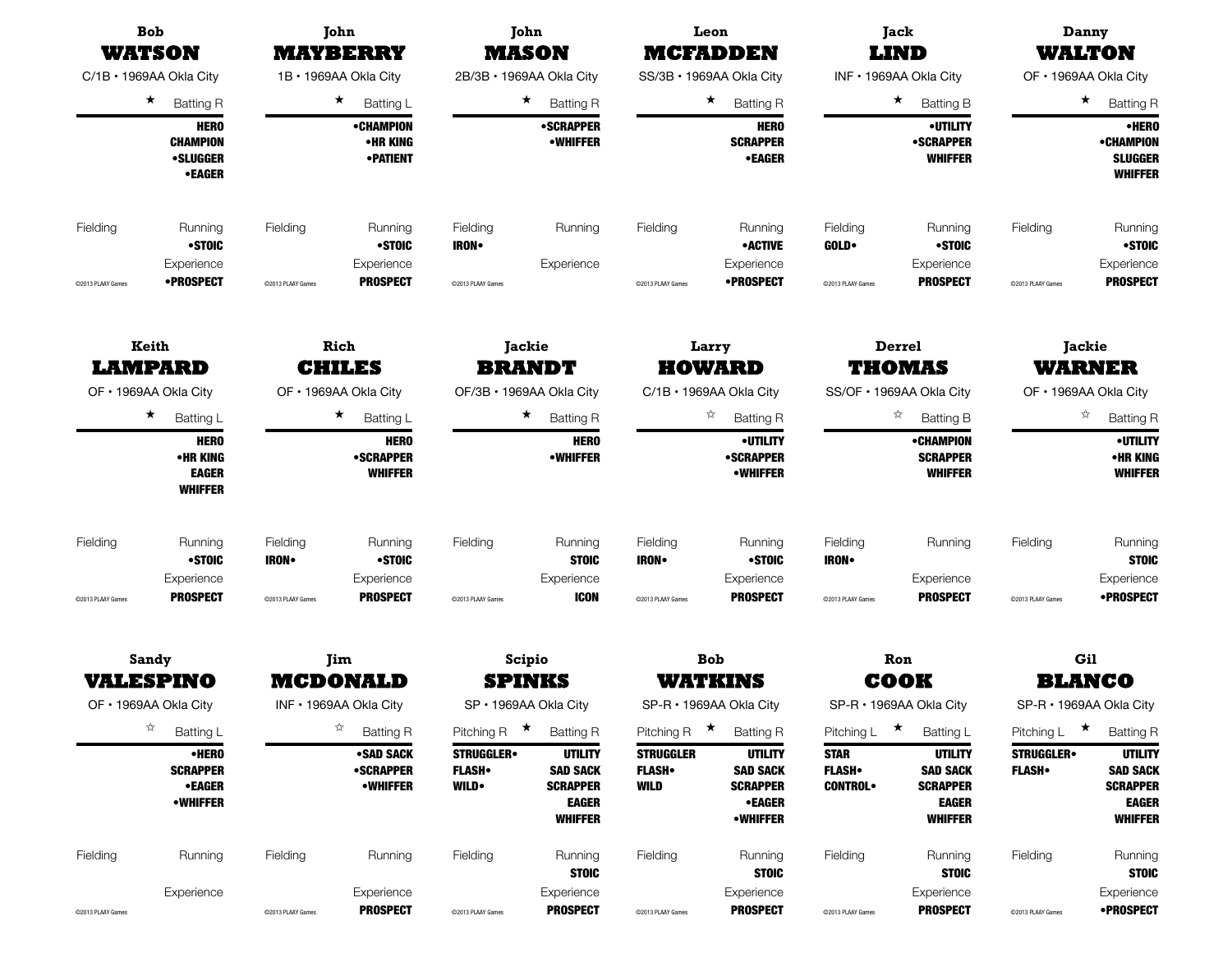| Danny<br><b>COOMBS</b><br>SP-R • 1969AA Okla City |                                                                                        | Dan<br><b>SCHNEIDER</b><br>SP-R • 1969AA Okla City |                                                                                        | <b>Steve</b><br><b>BAILEY</b><br>R-SP • 1969AA Okla City |                                                                                        | Pat<br><b>HOUSE</b><br>CL • 1969AA Okla City |                                                                                        | <b>Bob</b><br><b>SCOTT</b><br>R-SP • 1969AA Okla City |                                                                                        | <b>Wayne</b><br><b>TWICHELL</b><br>$SP-R \cdot 1969AA$ Okla City |                                                                                        |
|---------------------------------------------------|----------------------------------------------------------------------------------------|----------------------------------------------------|----------------------------------------------------------------------------------------|----------------------------------------------------------|----------------------------------------------------------------------------------------|----------------------------------------------|----------------------------------------------------------------------------------------|-------------------------------------------------------|----------------------------------------------------------------------------------------|------------------------------------------------------------------|----------------------------------------------------------------------------------------|
| $\star$<br>Pitching L                             | <b>Batting R</b>                                                                       | ★<br>Pitching L                                    | <b>Batting R</b>                                                                       | ☆<br>Pitching R                                          | <b>Batting R</b>                                                                       | ☆<br>Pitching L                              | <b>Batting R</b>                                                                       | - 73<br>Pitching R                                    | <b>Batting R</b>                                                                       | 77<br>Pitching R                                                 | <b>Batting R</b>                                                                       |
| <b>WORKMAN</b><br><b>FLASH</b><br><b>CONTROL•</b> | <b>UTILITY</b><br><b>SAD SACK</b><br><b>SCRAPPER</b><br><b>EAGER</b><br><b>WHIFFER</b> | <b>FLASH</b><br><b>CONTROL</b>                     | <b>UTILITY</b><br><b>SAD SACK</b><br><b>SCRAPPER</b><br><b>EAGER</b><br><b>WHIFFER</b> | <b>FLASH</b> .<br><b>CONTROL</b>                         | <b>UTILITY</b><br><b>SAD SACK</b><br><b>SCRAPPER</b><br><b>EAGER</b><br><b>WHIFFER</b> | ACE.<br><b>FLASH</b><br><b>CONTROL</b>       | <b>UTILITY</b><br><b>SAD SACK</b><br><b>SCRAPPER</b><br><b>EAGER</b><br><b>WHIFFER</b> | WORKMAN.<br><b>CONTROL</b>                            | <b>UTILITY</b><br><b>SAD SACK</b><br><b>SCRAPPER</b><br><b>EAGER</b><br><b>WHIFFER</b> | <b>WORKMAN</b><br><b>FLASH</b><br><b>WILD</b>                    | <b>UTILITY</b><br><b>SAD SACK</b><br><b>SCRAPPER</b><br><b>EAGER</b><br><b>WHIFFER</b> |
| Fielding                                          | Running<br><b>STOIC</b><br>Experience                                                  | Fielding                                           | Running<br><b>STOIC</b><br>Experience                                                  | Fielding                                                 | Running<br><b>STOIC</b><br>Experience                                                  | Fielding                                     | Running<br><b>STOIC</b><br>Experience                                                  | Fielding                                              | Running<br><b>STOIC</b><br>Experience                                                  | Fielding                                                         | Running<br><b>STOIC</b><br>Experience                                                  |
| @2013 PLAAY Games                                 | •PROSPECT                                                                              | @2013 PLAAY Games                                  |                                                                                        | ©2013 PLAAY Games                                        | •PROSPECT                                                                              | @2013 PLAAY Games                            | •PROSPECT                                                                              | @2013 PLAAY Games                                     | <b>PROSPECT</b>                                                                        | @2013 PLAAY Games                                                | <b>PROSPECT</b>                                                                        |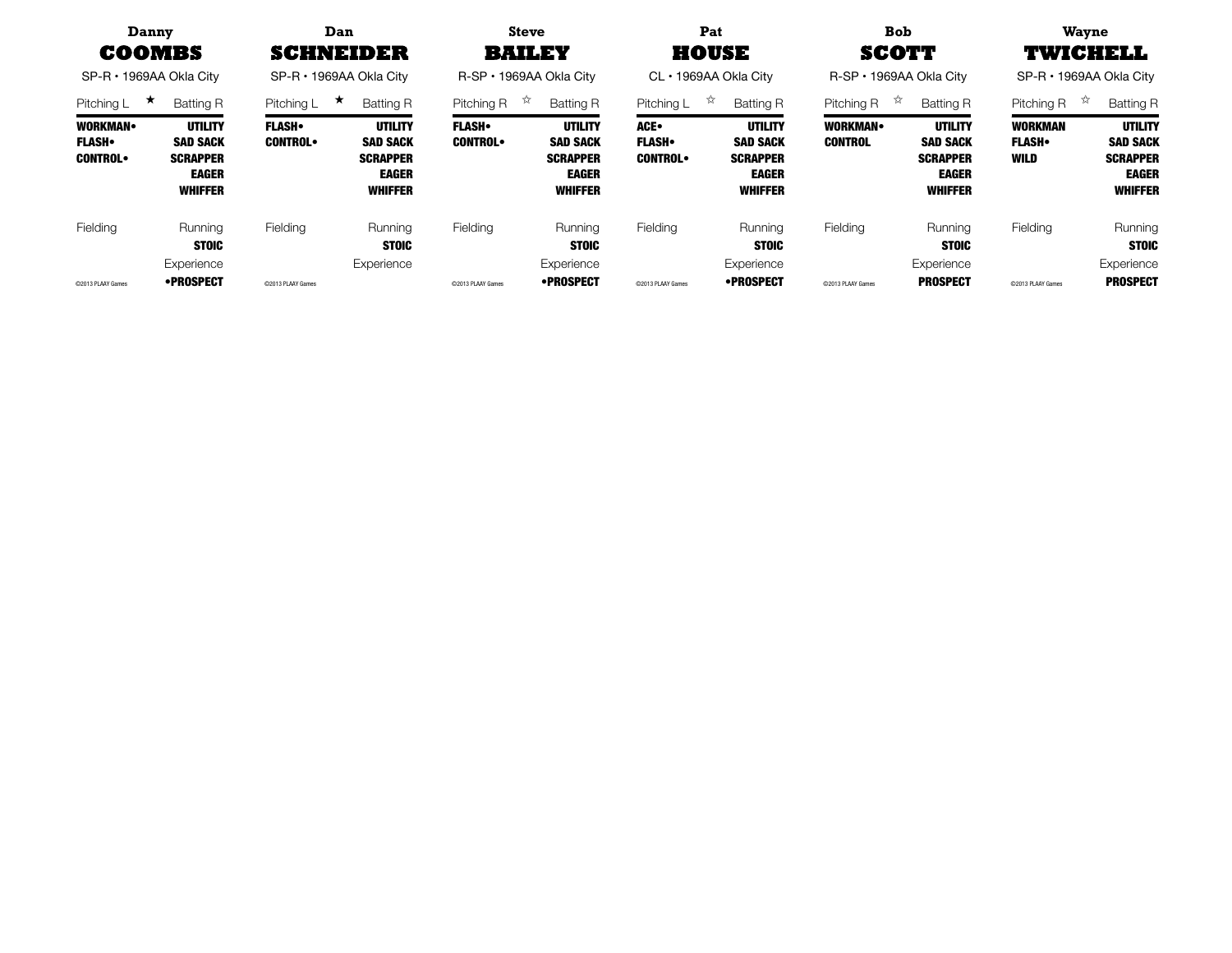|                   | Fran<br><b>HEALY</b><br>$C \cdot 1969AA$ Omaha        |                             | Dennis<br><b>PAEPKE</b>                               |                                  | Luis<br><b>ALCARAZ</b>                                                                 |                                | Rich<br><b>SEVERSON</b>                                                                |                                | <b>Steve</b><br><b>BOROS</b>                                                           |                                | Fred<br><b>RICO</b>                                                                    |
|-------------------|-------------------------------------------------------|-----------------------------|-------------------------------------------------------|----------------------------------|----------------------------------------------------------------------------------------|--------------------------------|----------------------------------------------------------------------------------------|--------------------------------|----------------------------------------------------------------------------------------|--------------------------------|----------------------------------------------------------------------------------------|
|                   | $\star$<br><b>Batting R</b><br><b>HERO</b>            |                             | 1B/C · 1969AA Omaha                                   |                                  | 2B/3B · 1969AA Omaha                                                                   |                                | SS/3B · 1969AA Omaha                                                                   |                                | 3B/1B · 1969AA Omaha                                                                   |                                | OF/3B · 1969AA Omaha                                                                   |
|                   |                                                       |                             | $\star$<br><b>Batting R</b>                           |                                  | $\star$<br><b>Batting R</b>                                                            |                                | $\star$<br><b>Batting R</b>                                                            |                                | $\star$<br><b>Batting R</b>                                                            |                                | $\star$<br><b>Batting R</b>                                                            |
|                   | <b>•SCRAPPER</b><br><b>•PATIENT</b><br><b>WHIFFER</b> |                             | <b>HERO</b><br><b>•PATIENT</b><br><b>•WHIFFER</b>     |                                  | •CHAMPION<br><b>• PATIENT</b><br><b>•WHIFFER</b>                                       |                                | •HERO<br>•SCRAPPER                                                                     |                                | •HERO<br><b>•SCRAPPER</b><br><b>• PATIENT</b><br><b>•WHIFFER</b>                       |                                | <b>HERO</b><br><b>•PATIENT</b><br><b>•WHIFFER</b>                                      |
| Fielding          | Running                                               | Fielding                    | Running<br>•STOIC                                     | Fielding                         | Running                                                                                | Fielding                       | Running                                                                                | Fielding<br><b>GOLD</b>        | Running<br><b>STOIC</b>                                                                | Fielding                       | Running                                                                                |
| @2013 PLAAY Games | Experience<br><b>PROSPECT</b>                         | @2013 PLAAY Games           | Experience<br><b>PROSPECT</b>                         | @2013 PLAAY Games                | Experience<br>•PROSPECT                                                                | @2013 PLAAY Games              | Experience<br><b>PROSPECT</b>                                                          | @2013 PLAAY Games              | Experience                                                                             | @2013 PLAAY Games              | Experience<br><b>PROSPECT</b>                                                          |
|                   | George                                                |                             | Scott                                                 |                                  | Jim                                                                                    |                                | <b>Dave</b>                                                                            |                                | <b>Bobo</b>                                                                            |                                | Lee                                                                                    |
|                   | <b>SPRIGGS</b><br>OF · 1969AA Omaha                   |                             | <b>NORTHEY</b><br>OF · 1969AA Omaha                   |                                  | <b>CAMPANIS</b><br>C · 1969AA Omaha                                                    |                                | <b>NICHOLSON</b><br>OF · 1969AA Omaha                                                  |                                | <b>OSBORNE</b><br>1B/3B · 1969AA Omaha                                                 |                                | <b>GREEN</b><br>OF · 1969AA Omaha                                                      |
|                   | $\star$<br>Batting L                                  | $\star$<br><b>Batting R</b> |                                                       |                                  | $\star$<br><b>Batting R</b>                                                            |                                | ☆<br><b>Batting R</b>                                                                  |                                | ☆<br>Batting L                                                                         |                                | ☆<br>Batting L                                                                         |
|                   | •CHAMPION<br><b>•SLUGGER</b><br><b>•WHIFFER</b>       |                             | •HERO<br>•CHAMPION<br><b>•WHIFFER</b>                 |                                  | <b>•WHIFFER</b>                                                                        |                                | <b>•UTILITY</b><br><b>HR KING</b><br><b>•PATIENT</b><br><b>WHIFFER</b>                 |                                | •HERO<br>•HR KING<br><b>• PATIENT</b><br><b>WHIFFER</b>                                |                                | <b>HERO</b><br><b>SCRAPPER</b><br><b>• PATIENT</b><br><b>•WHIFFER</b>                  |
| Fielding          | Running<br><b>ACTIVE</b>                              | Fielding                    | Running<br><b>•ACTIVE</b>                             | Fielding                         | Running<br><b>STOIC</b>                                                                | Fielding                       | Running<br><b>STOIC</b>                                                                | Fielding<br><b>IRON</b>        | Running<br><b>STOIC</b>                                                                | Fielding                       | Running<br><b>•ACTIVE</b>                                                              |
| @2013 PLAAY Games | Experience<br><b>PROSPECT</b>                         | @2013 PLAAY Games           | Experience<br><b>PROSPECT</b>                         | @2013 PLAAY Games                | Experience<br><b>PROSPECT</b>                                                          | @2013 PLAAY Games              | Experience<br>•ICON                                                                    | @2013 PLAAY Games              | Experience                                                                             | @2013 PLAAY Games              | Experience<br><b>PROSPECT</b>                                                          |
|                   | Paul                                                  |                             | Joe                                                   |                                  | Paul                                                                                   |                                | Al                                                                                     |                                | <b>Chris</b>                                                                           |                                | Don                                                                                    |
|                   | <b>SCHAAL</b><br>3B/SS · 1969AA Omaha                 |                             | <b>KEOUGH</b><br>OF • 1969AA Omaha                    |                                  | <b>SPLITTORFF</b><br>S-R · 1969AA Omaha                                                |                                | <b>FITZMORRIS</b><br>S-R · 1969AA Omaha                                                |                                | <b>ZACHARY</b><br>S-R · 1969AA Omaha                                                   |                                | <b>O'RILEY</b><br>S-R · 1969AA Omaha                                                   |
|                   | ☆<br><b>Batting R</b>                                 |                             | ☆<br>Batting L                                        | Pitching L                       | $\star$<br>Batting L                                                                   | Pitching R $\star$             | <b>Batting R</b>                                                                       | Pitching R $\star$             | <b>Batting R</b>                                                                       | Pitching R                     | $\star$<br><b>Batting R</b>                                                            |
|                   | <b>CHAMPION</b><br><b>•PATIENT</b>                    |                             | <b>•CHAMPION</b><br><b>•SCRAPPER</b><br><b>•EAGER</b> | <b>WORKMAN</b><br><b>CONTROL</b> | <b>UTILITY</b><br><b>SAD SACK</b><br><b>SCRAPPER</b><br><b>EAGER</b><br><b>WHIFFER</b> | <b>FLASH</b><br><b>CONTROL</b> | <b>UTILITY</b><br><b>SAD SACK</b><br><b>SCRAPPER</b><br><b>EAGER</b><br><b>WHIFFER</b> | <b>FLASH</b><br><b>CONTROL</b> | <b>UTILITY</b><br><b>SAD SACK</b><br><b>SCRAPPER</b><br><b>EAGER</b><br><b>WHIFFER</b> | <b>FLASH</b><br><b>CONTROL</b> | <b>UTILITY</b><br><b>SAD SACK</b><br><b>SCRAPPER</b><br><b>EAGER</b><br><b>WHIFFER</b> |
| Fielding          | Running<br><b>STOIC</b>                               | Fielding                    | Running<br><b>•ACTIVE</b>                             | Fielding                         | Running<br><b>STOIC</b>                                                                | Fielding                       | Running<br><b>STOIC</b>                                                                | Fielding                       | Running<br><b>STOIC</b>                                                                | Fielding                       | Running<br><b>STOIC</b>                                                                |
| @2013 PLAAY Games | Experience<br>$\bullet$ ICON                          | @2013 PLAAY Games           | Experience<br><b>•PROSPECT</b>                        | @2013 PLAAY Games                | Experience<br><b>PROSPECT</b>                                                          | @2013 PLAAY Games              | Experience<br><b>PROSPECT</b>                                                          | @2013 PLAAY Games              | Experience                                                                             | @2013 PLAAY Games              | Experience<br><b>PROSPECT</b>                                                          |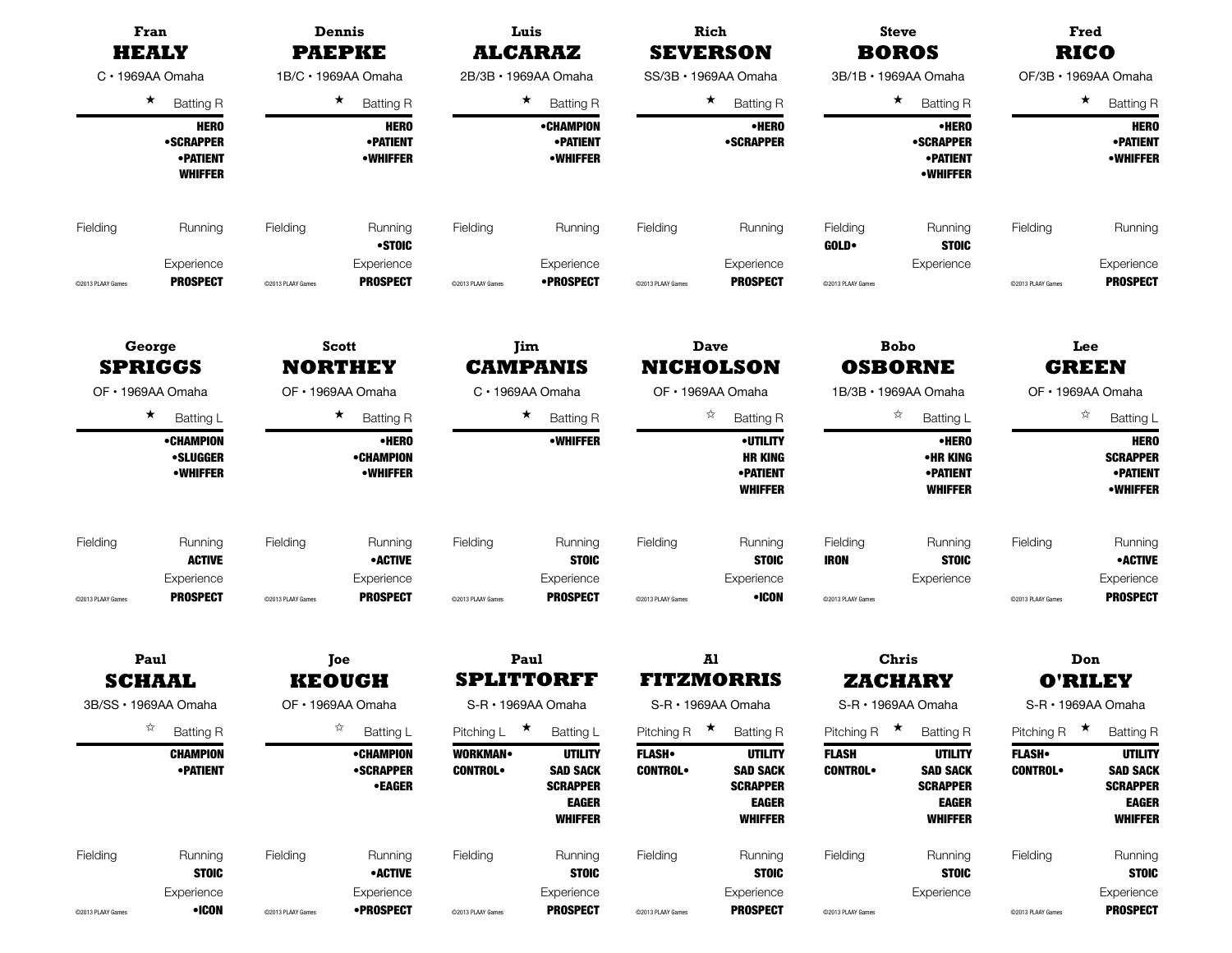|                                | Jerry<br><b>CRAM</b><br>$S-R \cdot 1969AA$ Omaha                                       | John<br>WARDEN<br>$S-R \cdot 1969AA$ Omaha      |                                                                                        | <b>Bill</b><br><b>KELSO</b><br>CL · 1969AA Omaha |                                                                                        | Orlandp<br><b>PENA</b><br>$R-S \cdot 1969AA$ Omaha |                                                                                        | <b>Steve</b><br><b>JONES</b><br>$S-R \cdot 1969AA$ Omaha |                                                                                        | <b>Bill</b><br>FAUL<br>$R \cdot 1969AA$ Omaha |                                                                                        |
|--------------------------------|----------------------------------------------------------------------------------------|-------------------------------------------------|----------------------------------------------------------------------------------------|--------------------------------------------------|----------------------------------------------------------------------------------------|----------------------------------------------------|----------------------------------------------------------------------------------------|----------------------------------------------------------|----------------------------------------------------------------------------------------|-----------------------------------------------|----------------------------------------------------------------------------------------|
| $\star$<br>Pitching R          | <b>Batting R</b>                                                                       | ☆<br>Pitching L                                 | Batting L                                                                              | ☆<br>Pitching R                                  | <b>Batting R</b>                                                                       | ಸ<br>Pitching R                                    | <b>Batting R</b>                                                                       | ☆<br>Pitching L                                          | <b>Batting L</b>                                                                       | ☆<br>Pitching R                               | <b>Batting R</b>                                                                       |
| <b>FLASH</b><br><b>CONTROL</b> | <b>UTILITY</b><br><b>SAD SACK</b><br><b>SCRAPPER</b><br><b>EAGER</b><br><b>WHIFFER</b> | <b>STRUGGLER</b><br><b>FLASH</b><br><b>WILD</b> | <b>UTILITY</b><br><b>SAD SACK</b><br><b>SCRAPPER</b><br><b>EAGER</b><br><b>WHIFFER</b> | <b>STRUGGLER</b><br><b>WORKMAN</b>               | <b>UTILITY</b><br><b>SAD SACK</b><br><b>SCRAPPER</b><br><b>EAGER</b><br><b>WHIFFER</b> | <b>WORKMAN</b><br><b>FLASH</b><br><b>CONTROL</b>   | <b>UTILITY</b><br><b>SAD SACK</b><br><b>SCRAPPER</b><br><b>EAGER</b><br><b>WHIFFER</b> | <b>FLASH</b><br><b>CONTROL</b>                           | <b>UTILITY</b><br><b>SAD SACK</b><br><b>SCRAPPER</b><br><b>EAGER</b><br><b>WHIFFER</b> | <b>FLASH</b><br><b>CONTROL</b>                | <b>UTILITY</b><br><b>SAD SACK</b><br><b>SCRAPPER</b><br><b>EAGER</b><br><b>WHIFFER</b> |
| Fielding                       | Running<br><b>STOIC</b>                                                                | Fielding                                        | Running<br><b>STOIC</b>                                                                | Fielding                                         | Running<br><b>STOIC</b>                                                                | Fielding                                           | Running<br><b>STOIC</b>                                                                | Fielding                                                 | Running<br><b>STOIC</b>                                                                | Fielding                                      | Running<br><b>STOIC</b>                                                                |
| ©2013 PLAAY Games              | Experience<br><b>PROSPECT</b>                                                          | @2013 PLAAY Games                               | Experience<br><b>PROSPECT</b>                                                          | @2013 PLAAY Games                                | Experience<br>•PROSPECT                                                                | @2013 PLAAY Games                                  | Experience<br>•ICON                                                                    | @2013 PLAAY Games                                        | Experience<br>•PROSPECT                                                                | @2013 PLAAY Games                             | Experience                                                                             |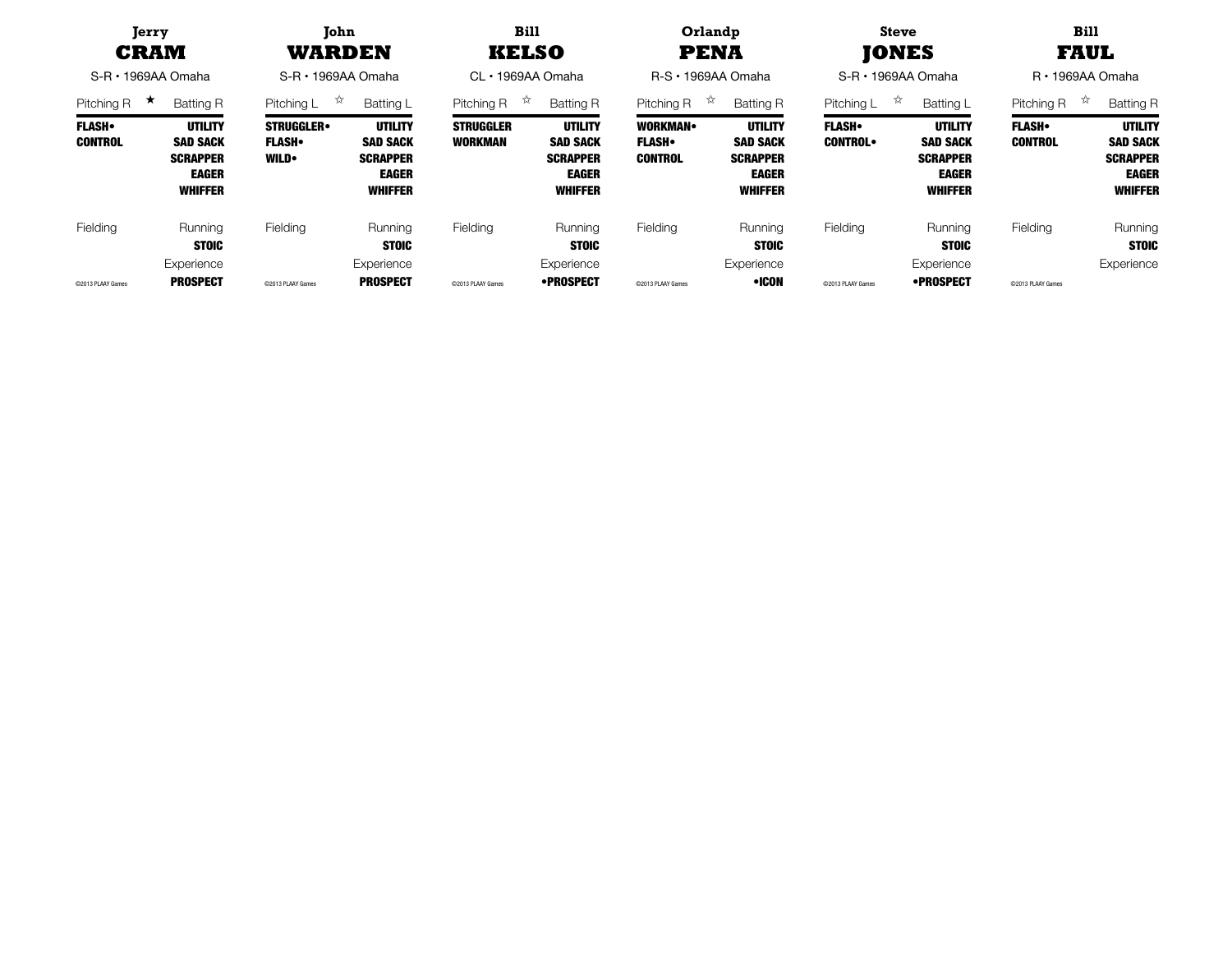|                   | Ted<br><b>SIMMONS</b><br>$C \cdot 1969A$ A Tulsa<br>★<br><b>Batting B</b>                      |                             | <b>Bill</b><br><b>DAVIS</b>                                                            | <b>DAVANON</b>            | Jerry                                                                | <b>CHACON</b>                 | <b>Elio</b>                                                                            |                                                                                                                      | <b>Bobby</b><br><b>YOUNG</b>                                                                    |                               | Leron<br><b>LEE</b>                                                                    |
|-------------------|------------------------------------------------------------------------------------------------|-----------------------------|----------------------------------------------------------------------------------------|---------------------------|----------------------------------------------------------------------|-------------------------------|----------------------------------------------------------------------------------------|----------------------------------------------------------------------------------------------------------------------|-------------------------------------------------------------------------------------------------|-------------------------------|----------------------------------------------------------------------------------------|
|                   |                                                                                                |                             | 1B · 1969AA Tulsa                                                                      | 2B/SS · 1969AA Tulsa      |                                                                      |                               | SS/UT · 1969AA Tulsa                                                                   |                                                                                                                      | 3B/2B/OF • 1969AA Tulsa                                                                         |                               | OF · 1969AA Tulsa                                                                      |
|                   |                                                                                                |                             | $\star$<br>Batting L                                                                   |                           | $\star$<br><b>Batting R</b>                                          |                               | $\star$<br><b>Batting R</b>                                                            |                                                                                                                      | $\star$<br><b>Batting R</b>                                                                     |                               | $\star$<br>Batting L                                                                   |
|                   | •CHAMPION<br><b>•SLUGGER</b><br>•EAGER<br><b>•WHIFFER</b>                                      |                             | <b>HERO</b><br>•HR KING<br><b>WHIFFER</b>                                              |                           | <b>HERO</b><br><b>SCRAPPER</b><br><b>•PATIENT</b><br><b>•WHIFFER</b> |                               | <b>•UTILITY</b><br><b>•SCRAPPER</b><br><b>WHIFFER</b>                                  | <b>UTILITY</b><br><b>SCRAPPER</b><br><b>EAGER</b><br><b>•WHIFFER</b><br>Fielding<br><b>GOLD</b><br>@2013 PLAAY Games |                                                                                                 |                               | •HERO<br><b>•SLUGGER</b><br><b>WHIFFER</b>                                             |
| Fielding          | Running                                                                                        | Fielding                    | Running<br>•STOIC                                                                      | Fielding                  | Running                                                              | Fielding                      | Running                                                                                |                                                                                                                      | Running                                                                                         | Fielding<br><b>IRON</b>       | Running                                                                                |
| @2013 PLAAY Games | Experience<br><b>PROSPECT</b>                                                                  | @2013 PLAAY Games           | Experience<br><b>PROSPECT</b>                                                          | @2013 PLAAY Games         | Experience<br><b>PROSPECT</b>                                        | @2013 PLAAY Games             | Experience                                                                             |                                                                                                                      | Experience<br><b>PROSPECT</b>                                                                   | @2013 PLAAY Games             | Experience<br><b>PROSPECT</b>                                                          |
|                   | <b>Byron</b><br><b>BROWNE</b>                                                                  |                             | <b>Boots</b><br><b>DAY</b>                                                             |                           | Quique<br><b>RIVERA</b>                                              | <b>Billy</b>                  | <b>WOLFF</b>                                                                           |                                                                                                                      | Joe<br><b>HAGUE</b>                                                                             |                               | Gary<br><b>STONE</b>                                                                   |
|                   | OF · 1969AA Tulsa                                                                              | OF/1B · 1969AA Tulsa        |                                                                                        |                           | UT · 1969AA Tulsa                                                    |                               | UT · 1969AA Tulsa                                                                      |                                                                                                                      | 1B/0F · 1969AA Tulsa                                                                            |                               | C · 1969AA Tulsa                                                                       |
|                   | $\star$<br><b>Batting R</b>                                                                    |                             | $\star$<br>Batting L                                                                   |                           | $\star$<br><b>Batting R</b>                                          |                               | ☆<br>Batting L                                                                         |                                                                                                                      | ☆<br>Batting L                                                                                  |                               | ☆<br><b>Batting R</b>                                                                  |
|                   | •HERO<br><b>•CHAMPION</b><br><b>•SLUGGER</b><br>•HR KING<br><b>• PATIENT</b><br><b>WHIFFER</b> |                             | •HERO<br><b>WHIFFER</b>                                                                |                           | <b>HERO</b><br><b>•SCRAPPER</b><br><b>EAGER</b><br><b>GOOD EYE</b>   |                               | •HERO<br><b>•SCRAPPER</b><br><b>•PATIENT</b><br><b>•WHIFFER</b>                        |                                                                                                                      | •HERO<br><b>•CHAMPION</b><br><b>•SLUGGER</b><br>•HR KING<br><b>• PATIENT</b><br><b>•WHIFFER</b> |                               | <b>SCRAPPER</b><br><b>WHIFFER</b>                                                      |
| Fielding          | Running<br>•STOIC                                                                              | Fielding                    | Running                                                                                | Fielding                  | Running<br>•STOIC                                                    | Fielding                      | Running                                                                                | Fielding                                                                                                             | Running                                                                                         | Fielding                      | Running<br>•STOIC                                                                      |
| @2013 PLAAY Games | Experience<br>•PROSPECT                                                                        | @2013 PLAAY Games           | Experience<br><b>PROSPECT</b>                                                          | @2013 PLAAY Games         | Experience<br><b>PROSPECT</b>                                        | @2013 PLAAY Games             | Experience<br><b>PROSPECT</b>                                                          | @2013 PLAAY Games                                                                                                    | Experience                                                                                      | @2013 PLAAY Games             | Experience<br><b>PROSPECT</b>                                                          |
|                   | Joe<br><b>NOSSECK</b>                                                                          |                             | Jerry<br><b>RUESS</b>                                                                  | Santiago<br><b>GUZMAN</b> |                                                                      |                               | Dennis<br><b>RIBANT</b>                                                                |                                                                                                                      | <b>Bill</b><br>WHITBY                                                                           |                               | Jim<br><b>ELLIS</b>                                                                    |
|                   | OF · 1969AA Tulsa                                                                              |                             | SP-R · 1969AA Tulsa                                                                    |                           | SP-R · 1969AA Tulsa                                                  |                               | SP-R · 1969AA Tulsa                                                                    |                                                                                                                      | SP-R · 1969AA Tulsa                                                                             |                               | SP-R · 1969AA Tulsa                                                                    |
|                   | ☆<br><b>Batting R</b>                                                                          | Pitching L                  | $\star$<br><b>Batting R</b>                                                            | Pitching R                | $\star$<br><b>Batting R</b>                                          | Pitching R $\star$            | <b>Batting R</b>                                                                       | Pitching R $\star$                                                                                                   | <b>Batting R</b>                                                                                | Pitching $L \star$            | <b>Batting R</b>                                                                       |
|                   | •HERO<br><b>•CHAMPION</b><br><b>EAGER</b>                                                      | <b>FLASH</b><br><b>WILD</b> | <b>UTILITY</b><br><b>SAD SACK</b><br><b>SCRAPPER</b><br><b>EAGER</b><br><b>WHIFFER</b> | <b>FLASH</b>              | <b>SCRAPPER</b><br><b>EAGER</b><br><b>WHIFFER</b>                    | <b>STAR</b><br><b>CONTROL</b> | <b>UTILITY</b><br><b>SAD SACK</b><br><b>SCRAPPER</b><br><b>EAGER</b><br><b>WHIFFER</b> | <b>STRUGGLER</b><br><b>FLASH</b><br><b>CONTROL</b>                                                                   | <b>UTILITY</b><br><b>SAD SACK</b><br><b>SCRAPPER</b><br><b>EAGER</b><br><b>WHIFFER</b>          | <b>STAR</b><br><b>CONTROL</b> | <b>UTILITY</b><br><b>SAD SACK</b><br><b>SCRAPPER</b><br><b>EAGER</b><br><b>WHIFFER</b> |
| Fielding          | Running                                                                                        | Fielding                    | Running<br><b>STOIC</b>                                                                | Fielding                  | Running<br><b>STOIC</b>                                              | Fielding                      | Running<br><b>STOIC</b>                                                                | Fielding                                                                                                             | Running<br><b>STOIC</b>                                                                         | Fielding                      | Running<br><b>STOIC</b>                                                                |

Experience Experience Experience Experience Experience Experience

©2013 PLAY Games ©2013 PLAAY Games PROSPECT ©2013 PLAY Games PROSPECT ©2013 PLAY Games ©2013 PLAY Games PROSPECT ©2013 PLAY Games PROSPECT ©2013 PLAY Games PROSPECT ©2013 PLAY Games PROSPECT ©2013 PLAY Games PROSPECT ©2013